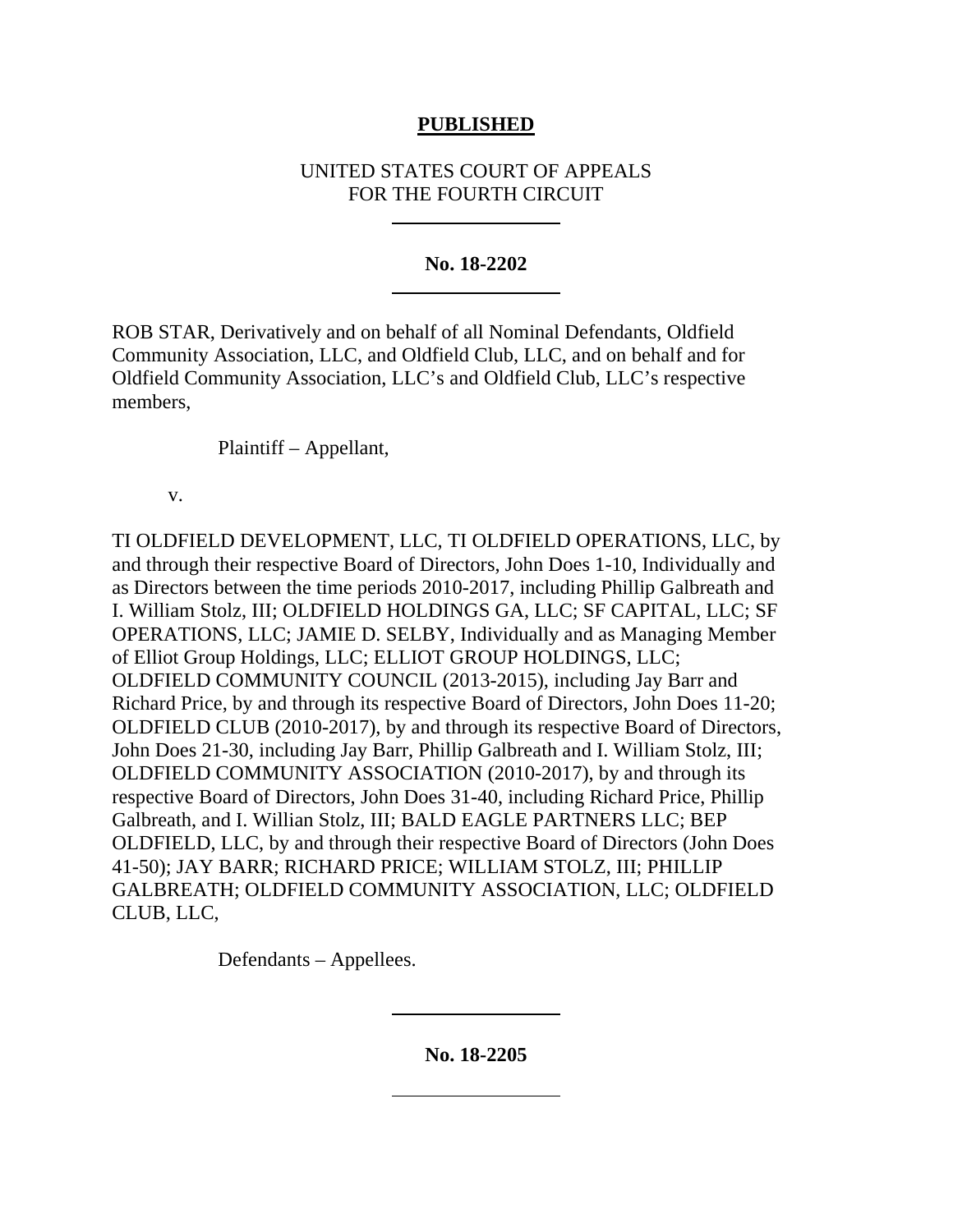ROB STAR, Derivatively and on behalf of all Nominal Defendants, Oldfield Community Association, LLC, and Oldfield Club, LLC, and on behalf and for Oldfield Community Association, LLC's and Oldfield Club, LLC's respective members,

Plaintiff – Appellant,

v.

TI OLDFIELD DEVELOPMENT, LLC, by and through their respective Board of Directors, John Does 1-10, Individually and as Directors between the time periods 2010-2017, including Phillip Galbreath and I. William Stolz, III; TI OLDFIELD OPERATIONS, LLC, by and through their respective Board of Directors, John Does 1-10, Individually and as Directors between the time periods 2010-2017, including Phillip Galbreath and I. William Stolz, III; OLDFIELD HOLDINGS GA, LLC; SF CAPITAL, LLC; SF OPERATIONS, LLC; JAMIE D. SELBY, Individually and as Managing Member of Elliot Group Holdings, LLC; ELLIOT GROUP HOLDINGS, LLC; OLDFIELD COMMUNITY COUNCIL (2013- 2015), including Jay Barr and Richard Price, by and through its respective Board of Directors, John Does 11-20; OLDFIELD CLUB (2010-2017), by and through its respective Board of Directors, John Does 21-30, including Jay Barr, Phillip Galbreath, and I. William Stolz, III; OLDFIELD COMMUNITY ASSOCIATION (2010-2017), by and through its respective Board of Directors, John Does 31-40, including Richard Price, Phillip Galbreath, and I. Willian Stolz, III; BALD EAGLE PARTNERS LLC; BEP OLDFIELD, LLC, by and through their respective Board of Directors (John Does 41-50); JAY BARR; RICHARD PRICE; WILLIAM STOLZ, III; PHILLIP GALBREATH; OLDFIELD COMMUNITY ASSOCIATION, LLC; OLDFIELD CLUB, LLC,

Defendants – Appellees.

Appeals from the United States District Court for the District of South Carolina, at Charleston. David C. Norton, District Judge. (9:17-cv-02489-DCN)

Submitted: March 26, 2020 Decided: June 10, 2020

Before AGEE, THACKER, and RUSHING, Circuit Judges.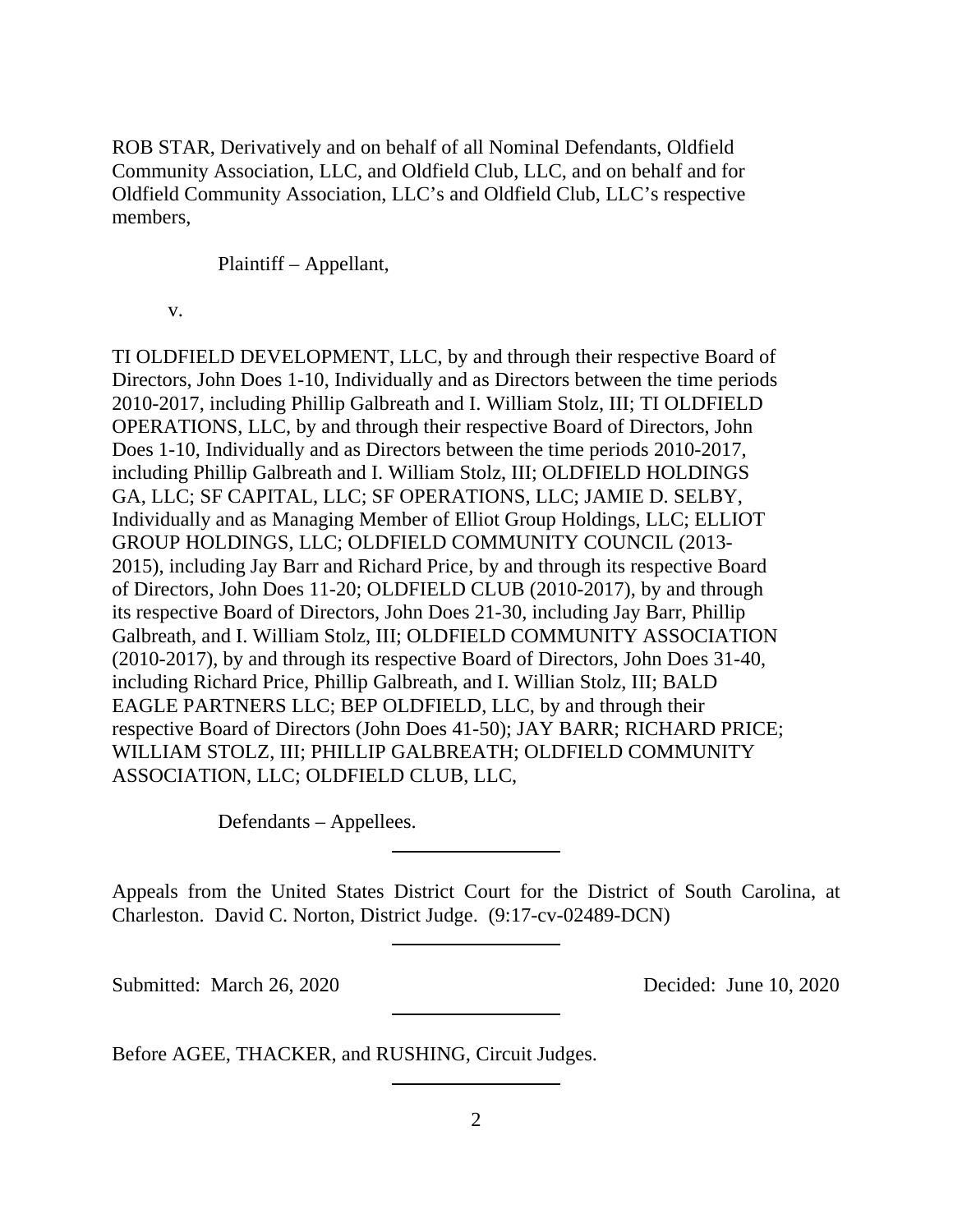Affirmed in part and dismissed in part by published opinion. Judge Agee wrote the opinion, in which Judge Thacker and Judge Rushing joined.

Denise L. Savage, SAVAGE LAW, PLLC, Beaufort, South Carolina, for Appellant. Merritt G. Abney, Matthew W. Orville, NELSON MULLINS RILEY & SCARBOROUGH, LLP, Charleston, South Carolina, for Appellees TI Oldfield Development, LLC; TI Oldfield Operations, LLC; SF Operations, LLC; SF Capital, LLC; Oldfield Holdings GA, LLC; I. Williams Stolz; and Phillip Galbreath. Ian S. Ford, Ainsley F. Tillman, FORD WALLACE THOMSON LLC, Charleston, South Carolina, for Appellees Oldfield Club and its Post-Turnover Board of Directors. Krista M. McGuire, A. Smith Podris, PARKER POE ADAMS & BERNSTEIN LLP, Charleston, South Carolina, for Appellees Oldfield Community Council, LLC; Richard Price; and Jay Barr. Joseph E. DaPore, Russell G. Hines, YOUNG CLEMENT RIVERS, LLP, Charleston, South Carolina, for Appellees Oldfield Community Association, improperly named as "Oldfield Community Association, LLC," and Richard Price and John Does 31-40 in their capacity as community-elected Board Members of the same Post-Turnover. Stephen Bucher, BUCHER LEGAL, LLC, Mt. Pleasant, South Carolina, for Appellee Richard Price, in his capacity as a community-elected member of the Board of Directors for Oldfield Community Association Pre-Turnover. Matthew Tillman, WOMBLE BOND DICKINSON (US) LLP, Charleston, South Carolina, for Appellee BEP Oldfield, LLC. Keri M. Martin, WEINER SHEARHOUSE WEITZ GREENBERG & SHAWE, LLP, Savannah, Georgia, for Appellee Bald Eagle Partners, LLC. Jared H. Garraux, Carmen V. Ganjehsani, RICHARDSON PLOWDEN & ROBINSON, PA, Columbia, South Carolina, for Appellee Oldfield Community Association, LLC, by and through its respective Board of Directors, including Phillip Galbreath and I. William Stolz, III. Thomas C. Taylor, LAW OFFICE OF THOMAS C. TAYLOR, LLC, Hilton Head, South Carolina, for Appellee Jamie D. Selby, Individually and as Managing Member of Elliot Group Holdings, LLC.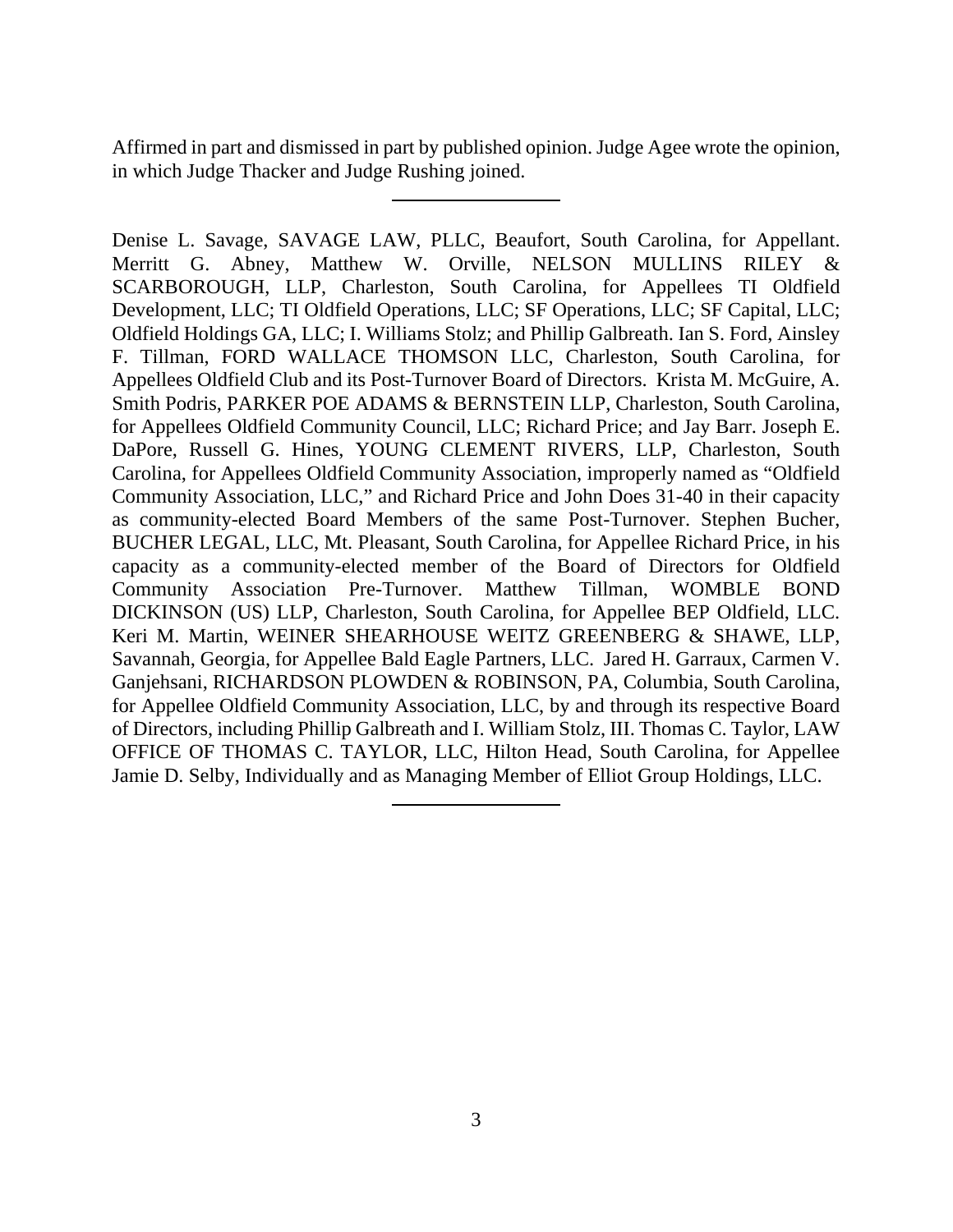AGEE, Circuit Judge:

After the Boards of Directors responsible for the management of Oldfield, a residential community in South Carolina, filed lawsuits raising claims related to its development, Rob Star, a resident, filed a derivative action alleging similar claims against nearly identical defendants. The district court thereafter dismissed his derivative action for failure to meet the requirements of Federal Rule of Civil Procedure 23.1 and for failure to state a claim under Rule 12(b)(6). In the meantime, the Boards settled their lawsuits.

For the reasons that follow, we conclude the settlements mooted Star's claims insofar as they were related to the ones asserted by the Boards. We therefore dismiss his appeal as to those claims for lack of subject matter jurisdiction. And to the extent Star asserted claims falling outside the scope of those asserted by the Boards' Complaints, we conclude that those claims were either also rendered moot by the settlement agreements or were otherwise properly dismissed by the district court.

### I.

To begin, we review the history of Oldfield's development and the competing lawsuits which grew out of events during its development.

## A.

Oldfield was created in 2000 by a Declaration of Covenants, Conditions, and Restrictions (the "Governing Documents")—recorded by Oldfield, LLC, the original developer—as a planned community consisting of 540 residences, a golf course, and other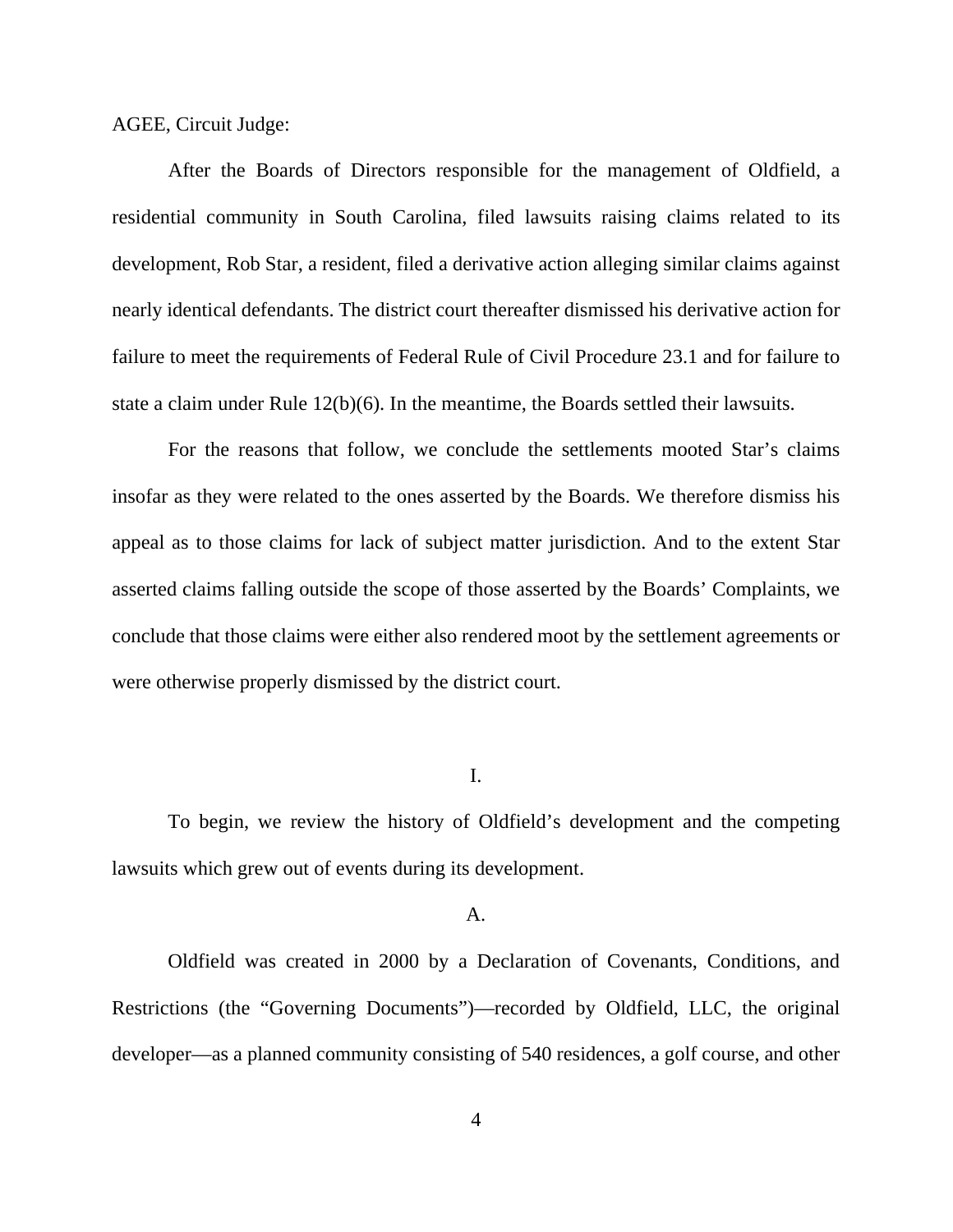amenities. In turn, the Governing Documents created two not-for-profit limited liability corporations to manage Oldfield, each of which is governed by its own Board of Directors. The Oldfield Club (the "Club") operates the golf course and recreational facilities, and collects mandatory social dues from all members of the Oldfield community for the maintenance of non-golf-related recreational facilities.<sup>[1](#page-4-0)</sup> Meanwhile, the Oldfield Community Association (the "Association") is a homeowners' association that conducts all residential property duties and collects mandatory dues from property owners on a monthly basis. A portion of the Association dues also goes to the Club for the maintenance of non-golf facilities.

In 2010, Oldfield, LLC sold or assigned its remaining lots and development rights to TI Oldfield Development, LLC and TI Oldfield Operations, LLC (collectively, "TI Oldfield"). From 2010 until 2015, TI Oldfield had the right, as declarant and sponsor under the Oldfield Governing Documents, to appoint a majority of directors on both the threemember Club and five-member Association Boards. During this period, TI Oldfield appointed three members to each Board, including TI Oldfield principals William Stolz and Phillip Galbreath.

In 2013, TI Oldfield sold or assigned approximately 109 lots to BEP Oldfield, LLC, and its wholly-owned subsidiary, Bald Eagle Partners, LLC (collectively, "BEP Oldfield"). As part of this deal, TI Oldfield also conveyed certain declarant rights to BEP Oldfield.

<span id="page-4-0"></span><sup>1</sup> Residents may also apply for an equity golf membership, which is accompanied by additional golf member dues and voting rights with respect to golf facility issues.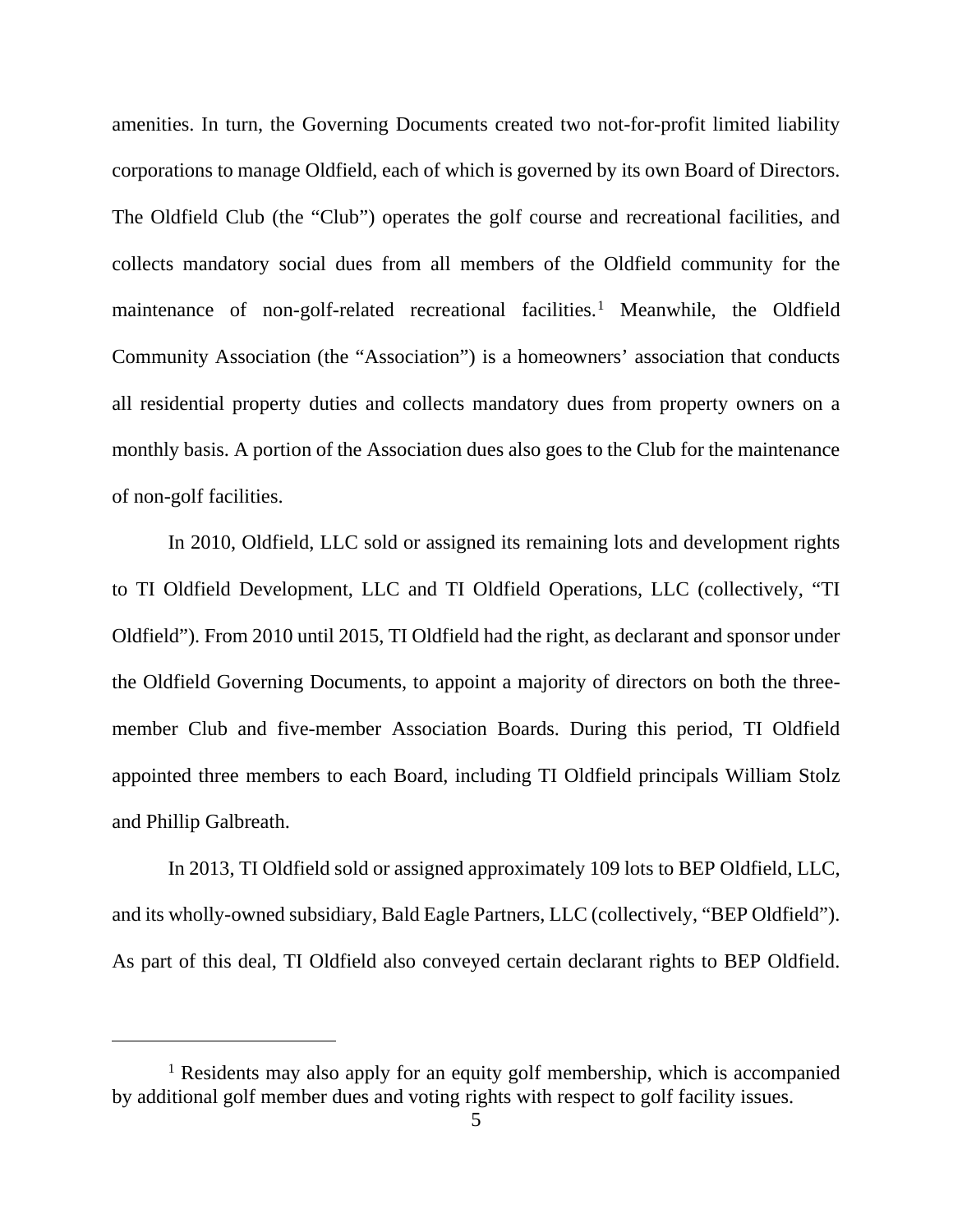These included the right to appoint a member to the Association Board (but not the Club Board) and exemption from the requirement to pay Club dues. Thus, from late 2013 until early 2016, the Association Board consisted of one director appointed by BEP Oldfield (Scott DeCain), two directors appointed by TI Oldfield (Stolz and Galbreath), and two directors elected by the Oldfield community.

In December 2015, TI Oldfield turned over control of Oldfield to the Club and the Association (the "turnover"). In addition, its right to appoint a majority of directors on both Boards expired (though it retained the right to appoint a minority of directors on both). In early 2016, the Club and Association held Board elections; each has since had a majority of Board members elected by the Oldfield community. Specifically, at turnover, the composition of the Association's five-director Board shifted to three community-elected members and two TI Oldfield- and BEP Oldfield-appointed directors.<sup>[2](#page-5-0)</sup> Similarly, the Club's Board increased its number of directors from three to seven, the majority of whom—two community members and four equity golf members—are also communityelected.[3](#page-5-1)

B.

<span id="page-5-0"></span> $2$  Further, "at the time of the next annual meeting of the [Association], in the [f]all of 2016," the number of directors was increased to seven, with one appointed by TI Oldfield and six "elected by members." J.A. 685.

<span id="page-5-1"></span><sup>&</sup>lt;sup>3</sup> In turn, the one TI Oldfield-appointed director, Galbreath, has recused himself from Board decisions involving these lawsuits.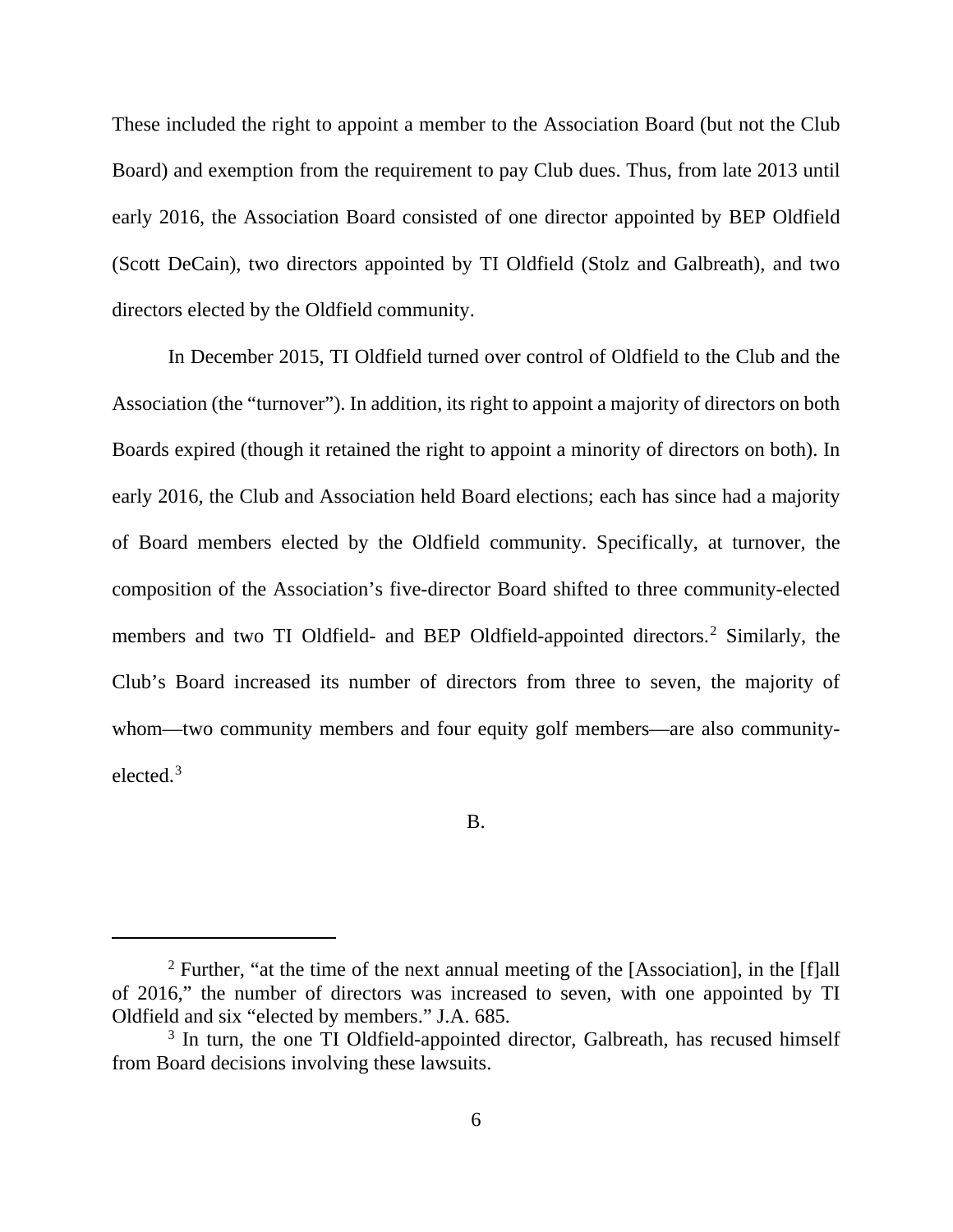In early 2017, both community-controlled Boards filed separate lawsuits against TI Oldfield, Galbreath, Stolz, and Jaime Selby—previously the general manager of the Club and Association—along with certain entities affiliated with these defendants.<sup>[4](#page-6-0) [5](#page-6-1)</sup> Both suits alleged that the defendants in their respective actions engaged in mismanagement during the development and operation of Oldfield prior to the turnover, asserting among other claims breach of fiduciary duty, self-dealing, breach of contract, interference with prospective contractual relations, tortious interference with contractual relations, civil conspiracy and declaratory relief, negligent misrepresentation, negligent and wrongful acts, and a cause of action for preliminary injunction and declaratory judgment. *See*  Complaint at 18–29, *Oldfield Comm. Ass'n v. TI Oldfield Dev., LLC,* No. 9:17-cv-794- DCN (D.S.C. March 24, 2017), ECF No. 1-1 (the "Association Complaint"); *see also* Complaint at 7–15, *Oldfield Club v. TI Oldfield Dev., LLC*, No. 9:17-cv-452-DCN (D.S.C. Feb. 15, 2017), ECF No. 1-1 (the "Club Complaint").

The Association's claims may be grouped into three categories: (1) mismanagement of funds; (2) violation of various duties in the sale of the Greeters Store; and (3) divestment of assets in an effort to become judgment-proof.

The first category—mismanagement of funds—concerns the three separate accounts that fund the Association: (1) the General Operating Fund, (2) the Capital Reserve

<span id="page-6-0"></span><sup>4</sup> The Club's suit was originally filed in state court in January 2017 (and the Association's in February) but both were subsequently removed to federal court by the defendants.

<span id="page-6-1"></span><sup>5</sup> The Association also named BEP Oldfield and the BEP-appointed Association Board director, DeCain, as defendants.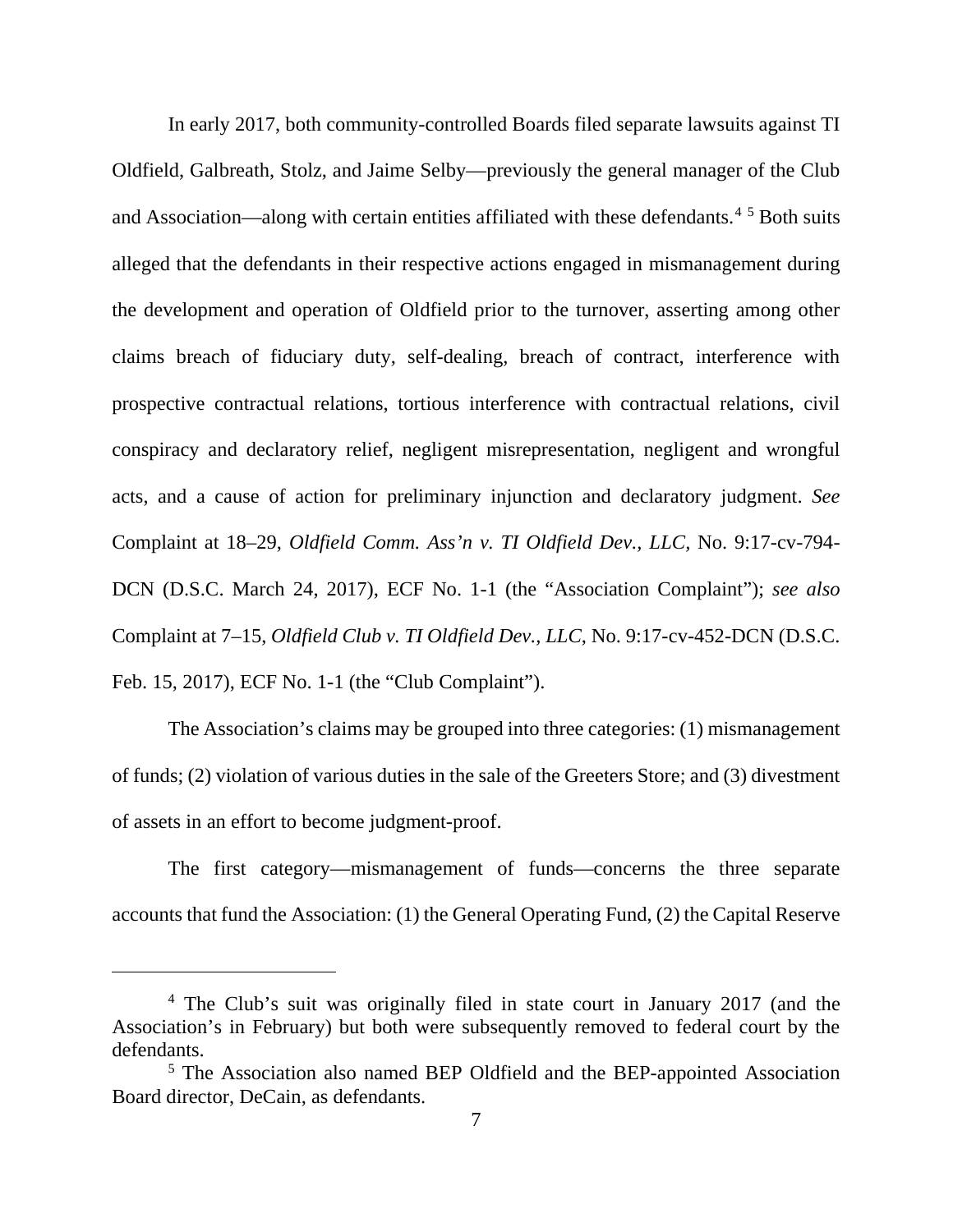Fund (which accumulates funding for future repairs and replacement of community assets, such as roads and sidewalks), and (3) the Community Enhancement Fund (which was "to be used for such purposes as the Board determines to be beneficial to the general good and welfare of Oldfield and [fall] outside the [G]eneral [O]perating budget," J.A. 1692). According to the Association Complaint, TI Oldfield and a number of directors failed to appropriately manage these funds. Between 2011 and 2015, the defendants allegedly transferred funds from the Community Enhancement Fund to the Capital Reserve Fund to offset some of the contributions TI Oldfield was required to pay into the Capital Reserve Fund, thereby inappropriately utilizing assets from the Enhancement Fund and creating a shortfall to the Reserve Fund. [6](#page-7-0) The Complaint also alleges the defendants failed to make

<span id="page-7-0"></span><sup>6</sup> Specifically, the Association's Governing Documents provided that the Association Board could "assess owners for a Community Enhancement and Marketing Fee," J.A. 606, that would be incurred upon "each subsequent transfer of title to a Unit in the Project (i.e., all resales)." J.A. 1692. "The amount of this transfer fee [was] to be determined by the Board and . . . capped at [one percent] of the gross selling price." J.A. 1692. These fees were then to be deposited in the Community Enhancement Fund, which was to be "fully separate from the [O]perating and [R]eserve accounts." Association Complaint at 7. However, according to the Association, the defendant directors—acting at the behest of TI Oldfield—voted to divert the fees permanently to the Capital Reserve Fund. In sum, the Association's Complaint alleged, "[a]ll sources used by the [d]efendants from the [Enhancement Fund] inappropriately amounted to \$480,392 between 2011 and 2015." *Id.* at 9.

Meanwhile, the Governing Documents also required "budgeting and funding into [the Reserve Fund] amounts sufficient to meet the projected needs of capital asset replacement." J.A. 552–53. From 2011 to 2015, TI Oldfield was to cover the budget deficits in this Fund. However, during this period, TI Oldfield and the defendant directors failed in two ways to properly fund this account. First, "the amount of money by which they wrongfully offset their obligations with the [Community Enhancement assets] was based on inaccurate and inflated 'projected' [transfer fee] revenue, not the actual realized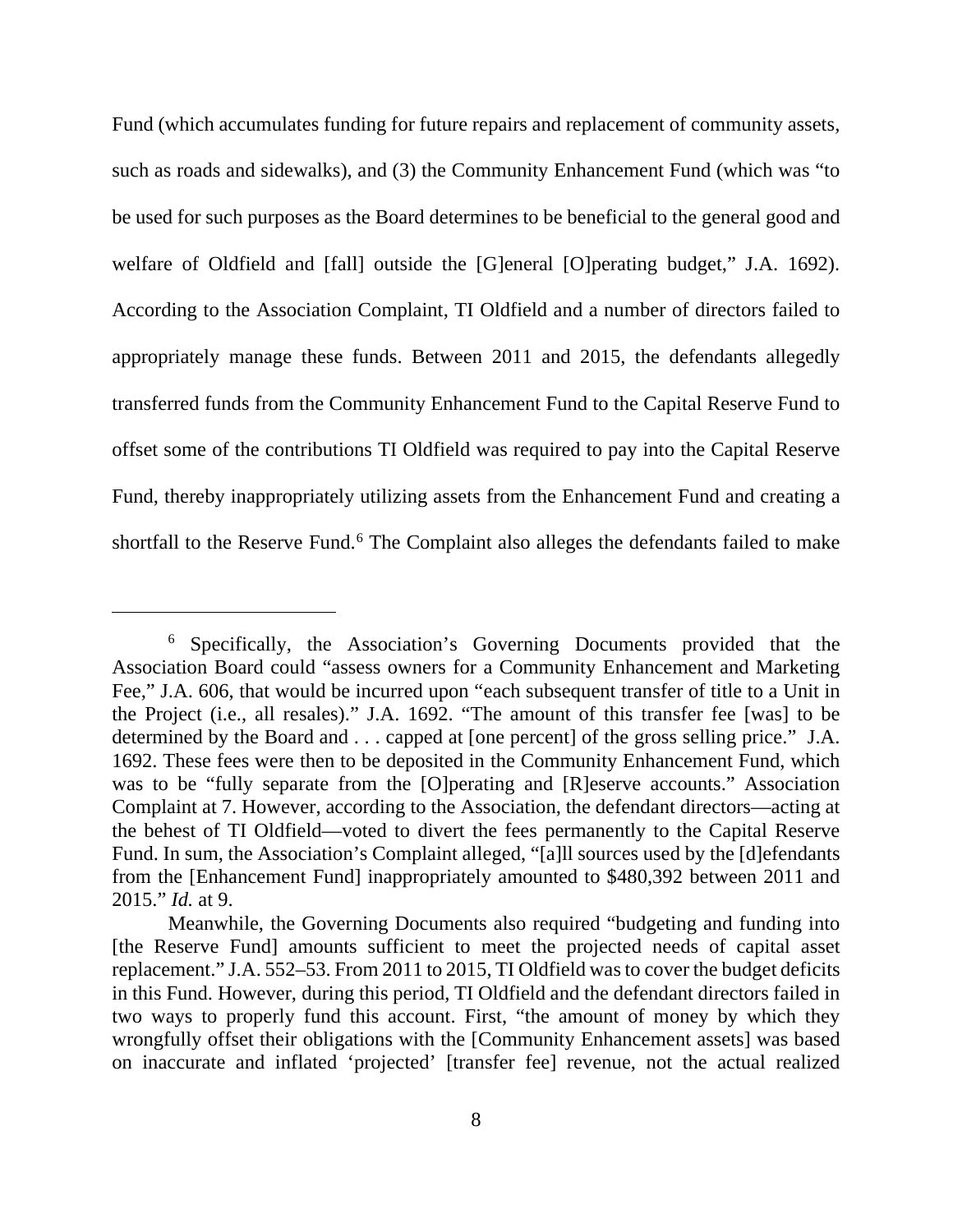up a budget deficit in the General Operating Fund. In sum, according to the Association's Complaint, the accounts were underfunded by a total of nearly \$2.5 million. In turn, the Association Board increased member assessments by ten percent to address these deficits.

The second category of claims concerns the sale of the Greeters Store, a building at the entrance of Oldfield that serves a variety of community functions. In October 2016, TI Oldfield conveyed the Store to its subsidiary, Oldfield Holdings, which four days later sold it to Elliot Group Holdings, which was founded by Selby. Upon discovering the sale, the Club and Association terminated Selby's employment. According to the Association, both Selby and TI Oldfield knew that the Club and Association had an interest in acquiring the Store as part of the turnover. But—as the Complaint alleges—by acting on the sale of the Store for his own gain, Selby violated the terms of his employment contract. Likewise, the Complaint alleges, TI Oldfield and the named directors violated their obligation to act in good faith to Club and Association members as part of sale negotiations by intentionally failing to bring this sale opportunity to their attention.

<sup>[</sup>transfer fee] revenue." Association Complaint at 10–11. This resulted in a Reserve shortfall of approximately \$163,532 from 2011 to 2014. Second, TI Oldfield and the defendant directors relied on an "outdated reserve study that severely underestimated the actual costs necessary to fully account for the [Reserve Fund's] future expenditures" and thereby failed to ensure "that balances would remain sufficient to cover anticipated maintenance, repairs, and replacements of the Common Assets of the community." *Id.* at 11. The Board calculated the "total shortfall to the [Reserve Fund] to be approximately \$648,454" between 2011 and 2015. *Id.*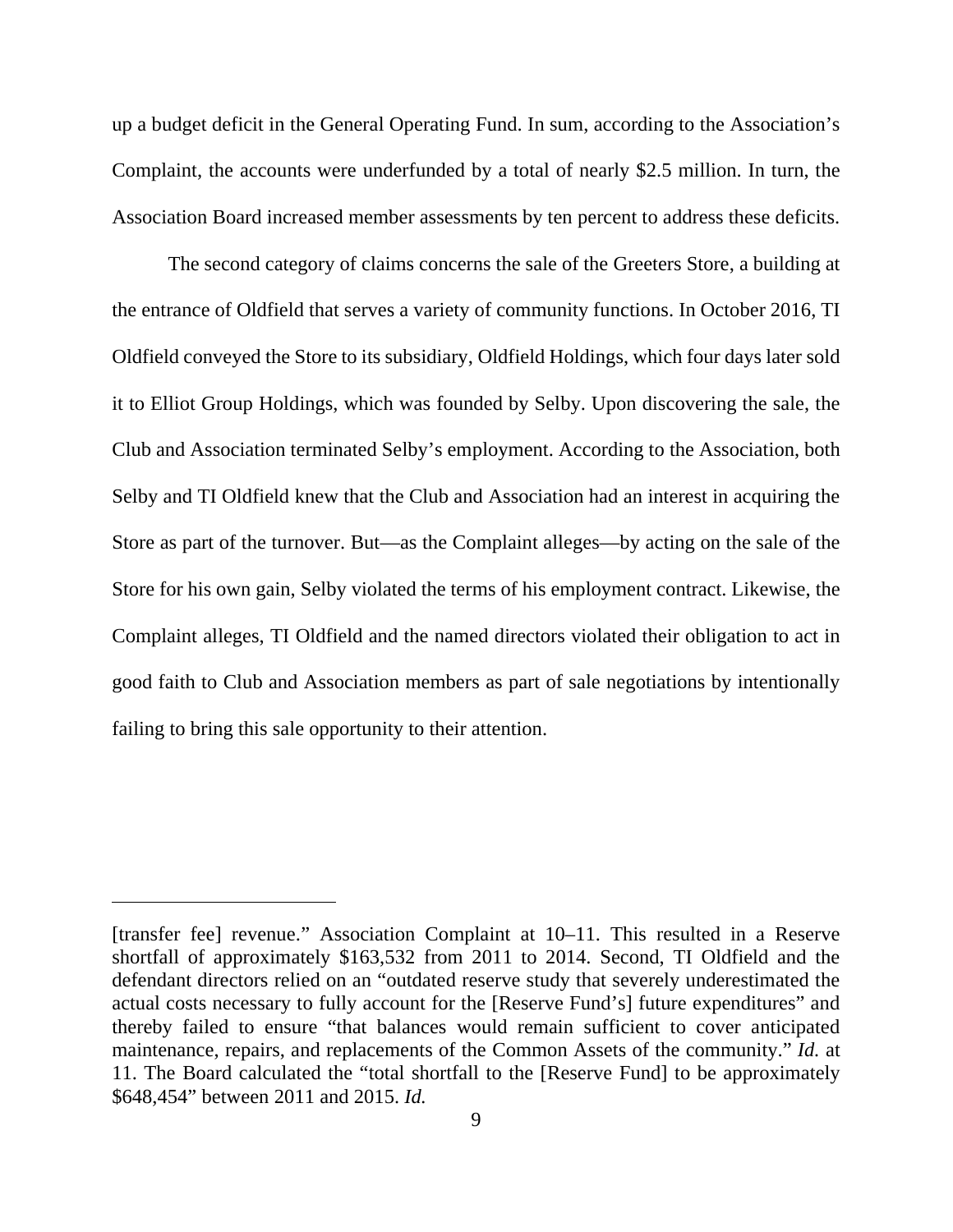Finally, according to the Association Complaint, TI Oldfield divested itself of assets—such as the Greeters Store—in an attempt to become judgment-proof with respect to any claims that would arise out of the turnover.

The Club Complaint similarly asserts that TI Oldfield, Galbreath, and certain other directors violated their fiduciary duties to the Club and its members by turning over the golf and other country club facilities in deficient condition. These deficiencies included neglected physical facilities; TI Oldfield's limitation of "the number of certain types of memberships to avoid reaching a number that might trigger turnover";<sup>[7](#page-9-0)</sup> an "artificial" limiting of certain types of memberships" that caused TI Oldfield "to turn over a club with fewer [equity] members than contemplated by the original transfer documents" and thus "significantly less annual revenue than contemplated," Club Complaint at 4;<sup>[8](#page-9-1)</sup> mismanaged

<span id="page-9-0"></span> $<sup>7</sup>$  Although not specifically alleged in the Club Complaint, it appears that a number</sup> of events could trigger turnover. As pertinent to this allegation, "192 outstanding golf memberships" could trigger turnover, at which point Club members could vote to approve turnover. J.A. 689; *see also* J.A. 674. However, an alternate triggering event was twelve months of positive cash flow, at which point TI Oldfield—at any time and in its own discretion—could initiate turnover; the record indicates that it was fulfillment of this condition "during 2014" that in fact resulted in the turnover of the Club. J.A. 695. (This is in contrast to turnover of the Association, which automatically occurred in December 2015 without community input.)

<span id="page-9-1"></span><sup>8</sup> TI Oldfield had apparently guaranteed at least 250 golf memberships—both equity and non-equity—before conveying title of Club facilities to the Club. Although such transfer of Club facilities was to occur on or before turnover, it was not to occur "'before the sale of at least 250 Golf Memberships' unless approved by [sixty-five percent] of the Club's equity memberships." J.A. 957. However, as the Oldfield Community Council (the "OCC"), a since-dissolved non-profit organization created by Oldfield homeowners to oversee the turnover, observed, "many of the previously sold memberships ha[d] lapsed." J.A. 689.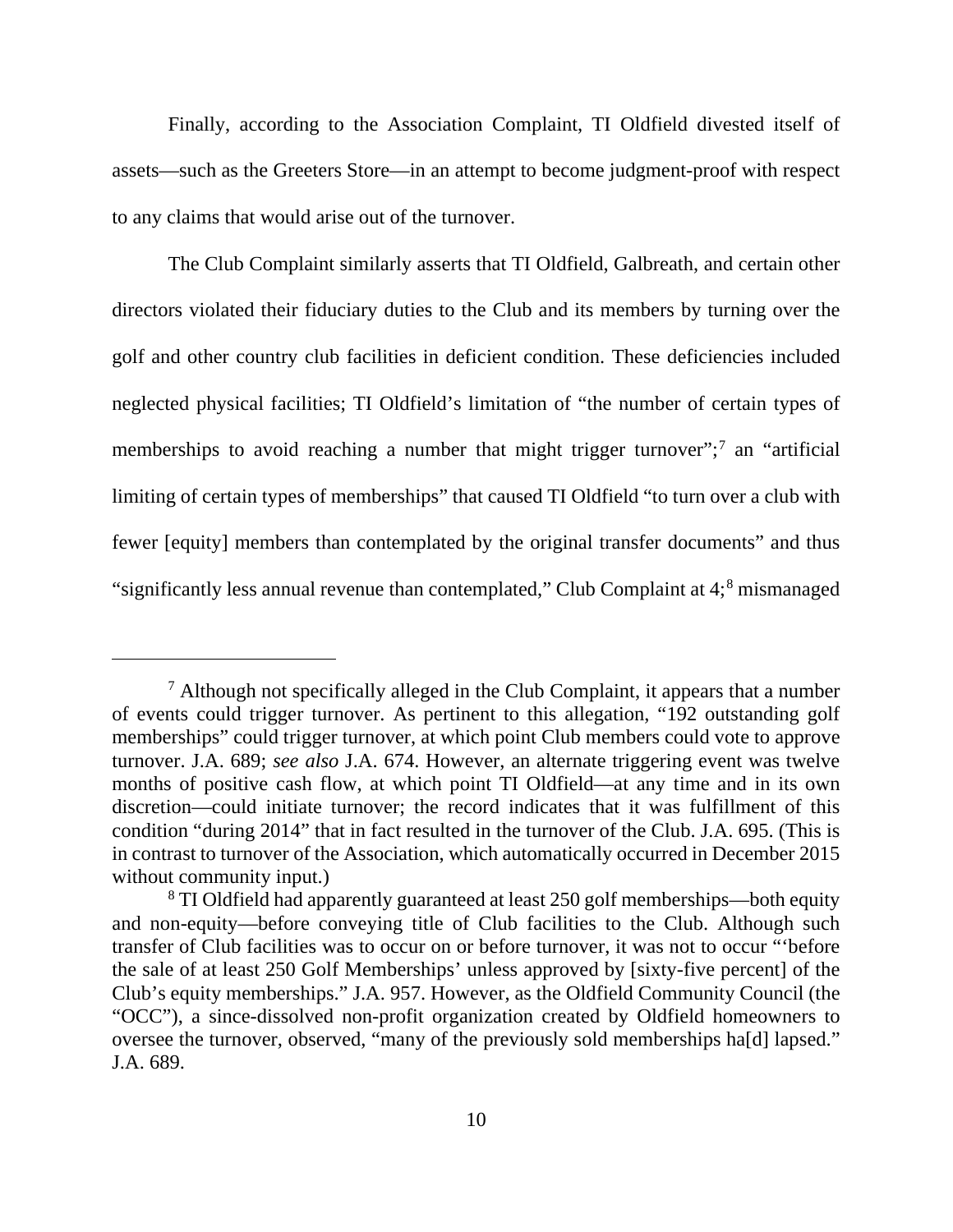finances; the sale of the Greeters Store to Selby; and divestment of assets in an attempt to become judgment-proof.

 $C_{\cdot}$ 

After the Boards filed their respective lawsuits, Star, an Oldfield resident who is a social member of the Association and club member of the Club,<sup>[9](#page-10-0)</sup> moved to intervene in both actions. The district court denied his motions, finding that intervention would be improper because he had failed to demonstrate that the Boards were not adequately representing the interests of membership in their respective actions, and that Star could seek to protect his own individual interests by pursuing a separate lawsuit. Star then filed a derivative action pursuant to Rule  $23.1^{10}$  $23.1^{10}$  $23.1^{10}$ —which is now before us—on behalf of the Club and Association, raising similar claims against nearly identical defendants.

<sup>&</sup>lt;sup>9</sup> That is, not an equity golf member.

<span id="page-10-1"></span><span id="page-10-0"></span> $10$  This Rule outlines the requirements for the filing of a derivative suit, providing that it "applies when one or more shareholders or members of a corporation or an unincorporated association bring a derivative action to enforce a right that the corporation or association may properly assert but has failed to enforce." Fed. R. Civ. P. 23.1(a). Nonetheless, "[t]he derivative action may not be maintained if it appears that the plaintiff does not fairly and adequately represent the interests of shareholders or members who are similarly situated in enforcing the right of the corporation or association." *Id.* 

In turn, it sets forth a number of specific pleading requirements, providing the complaint must:

<sup>(1)</sup> allege that the plaintiff was a shareholder or member at the time of the transaction complained of, or that the plaintiff's share or membership later devolved on it by operation of law;

<sup>(2)</sup> allege that the action is not a collusive one to confer jurisdiction that the court would otherwise lack; and

<sup>(3)</sup> state with particularity: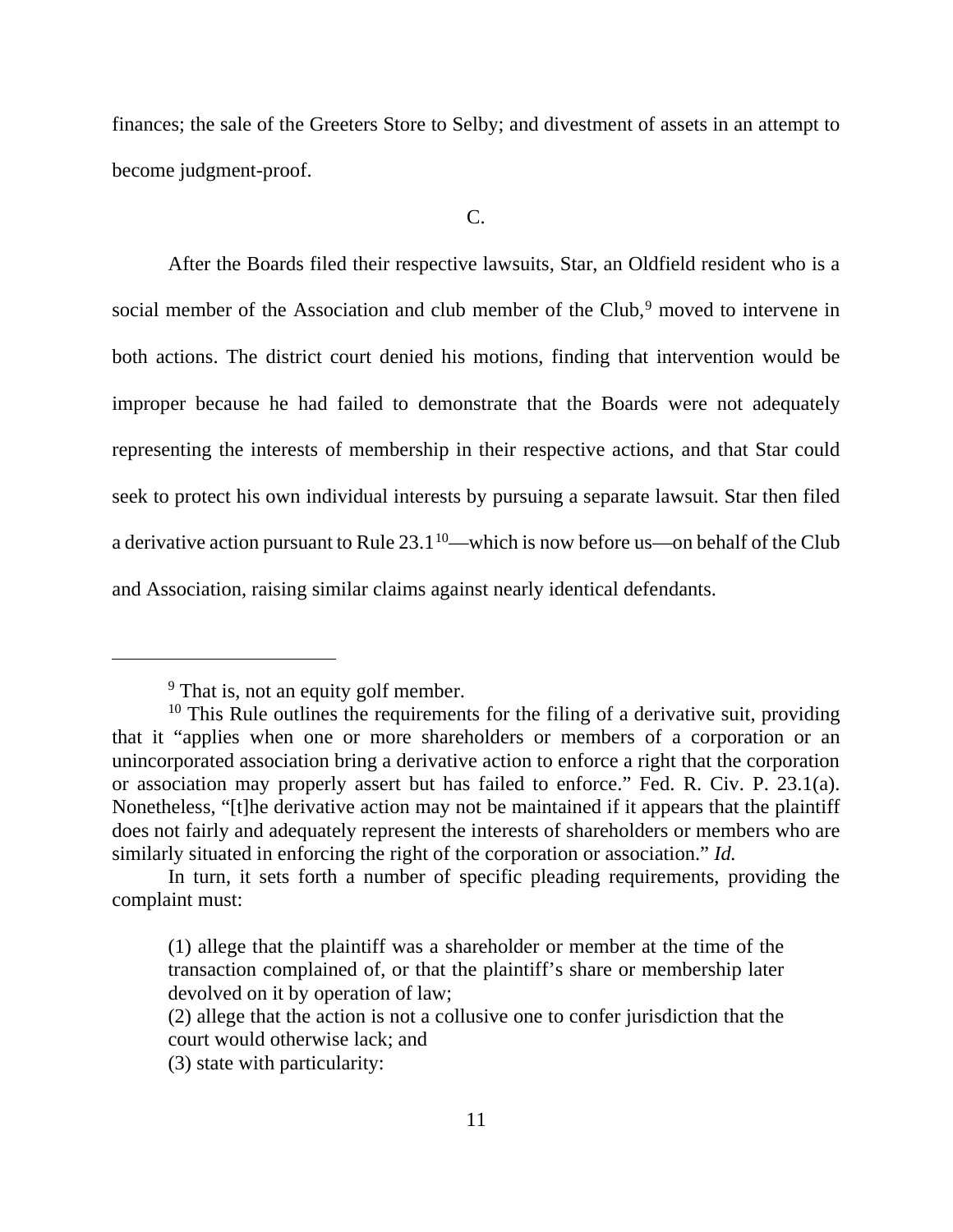Star's lawsuit was filed against TI Oldfield, BEP Oldfield, certain developer-appointed directors,<sup>[11](#page-11-0)</sup> and Selby. Like the Boards' Complaints, Star's alleged that TI Oldfield misappropriated Oldfield's funds by: (1) repurposing funds from the Community Enhancement Fund to the Capital Reserve Fund, reducing TI Oldfield's contributions to the Reserve Fund; (2) failing to adequately fund the latter; and (3) underfunding the General Operating Account. And like the Association Complaint, Star asserted that as the result of a shortfall of approximately \$2.5 million, the Association increased member assessments by about ten percent. Similarly, according to Star, when TI Oldfield sold certain lots to BEP Oldfield, it transferred only its declarant rights—but not the obligation to pay dues to the Club—causing a shortfall in dues that was passed along to members.

Star's Complaint also likewise alleged that TI Oldfield wrongfully converted the Greeters Store for its own use rather than turning it over to the Club and Association, and conspired with Selby to sell the store to the detriment of the Club and Association. Further, Star asserted, TI Oldfield violated the terms of transfer by turning over to the Club a golf

<span id="page-11-0"></span>Fed. R. Civ. P. 23.1(b).

<sup>(</sup>A) any effort by the plaintiff to obtain the desired action from the directors or comparable authority and, if necessary, from the shareholders or members; and

<sup>(</sup>B) the reasons for not obtaining the action or not making the effort.

<sup>&</sup>lt;sup>11</sup> However, it did not name DeCain or any directors appointed by BEP Oldfield.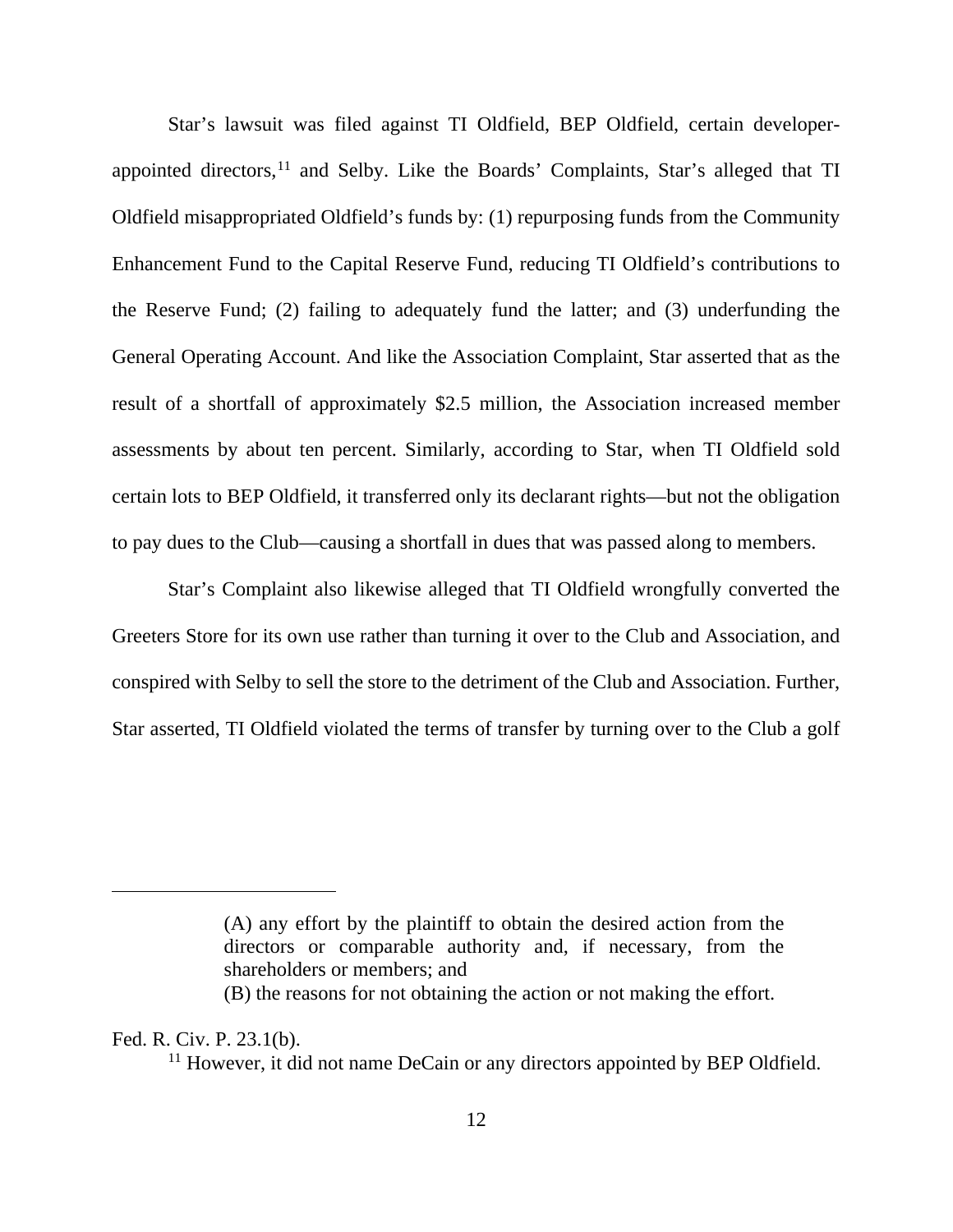facility with failing infrastructure, operational and funding deficits, and fewer equity memberships sold than required to trigger a turnover.<sup>[12](#page-12-0)</sup>

After the Club and Association moved to dismiss Star's action, the district court appointed a Special Master, who reviewed the claims and recommended dismissal. As to Star's first through seventh causes of action, the Special Master concluded they had been asserted by the Boards in their respective actions, and the Boards were therefore "already enforcing the rights asserted" such that the claims were duplicative. J.A. 1359. As a result, Star's derivative suit with respect to these claims failed to meet Rule 23.1(a)'s requirement that such a suit may be only be brought by a shareholder or corporation member "to enforce a right that the corporation or association may properly assert but has *failed to enforce*." Fed. R. Civ. 23.1(a) (emphasis added). And as to Star's eighth through seventeenth causes of action, the Special Master concluded that although they were not duplicative of the Boards' claims, they failed to meet Rule 23.1(b)'s demand requirement because Star failed

<span id="page-12-0"></span><sup>&</sup>lt;sup>12</sup> His Amended Complaint alleged seventeen separate causes of action, which are listed in the order in which they were asserted in Star's Complaint: (1) breach of fiduciary duty; (2) negligence and negligent misrepresentation; (3) breach of contract; (4) tortious interference with contractual relations; (5) civil conspiracy and declaratory relief; (6) quantum meruit; (7) cause of action for preliminary injunction and declaratory judgment; (8) civil Racketeer Influenced and Corrupt Organizations ("RICO") claims for mail and wire fraud; (9) unconscionable contracts subject to modification; (10) ultra vires conduct; (11) conflicts of interest; (12) improper and undisclosed amendment of bylaws; (13) failure to properly maintain and produce records for inspection; (14) failure to report the commenced Club and Association actions to the South Carolina Attorney General; (15) cause of action for appointment of a receiver; (16) a deceptive and inaccurate property report; and (17) theft of services. J.A. 569–88.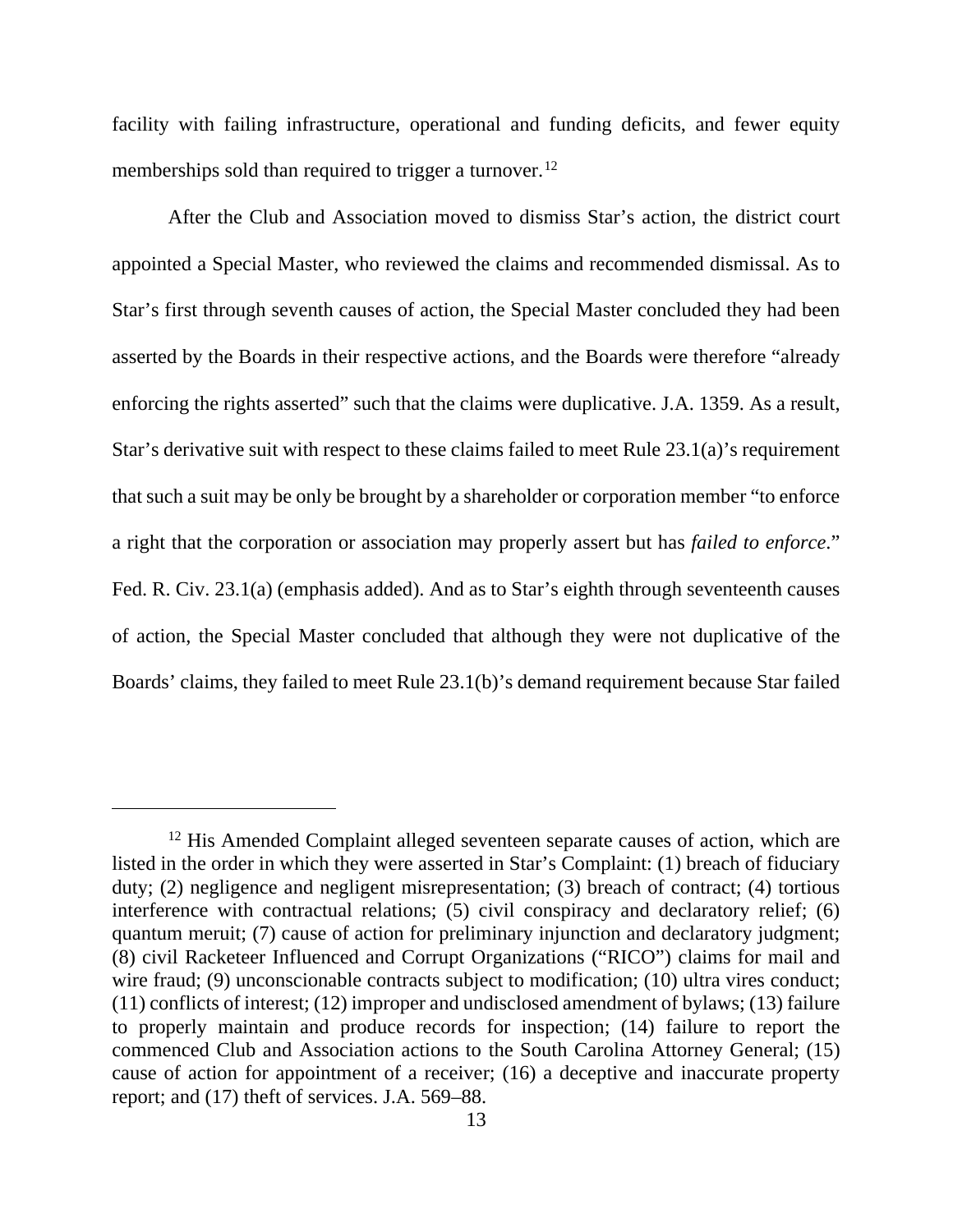to "state with particularity" that he had made a pre-suit demand of the Boards. Fed. R. Civ. P.  $23.1(b)(3)$ .

However, the Special Master also concluded that Star had satisfied Rule 23.1 as to a narrow portion of the breach of fiduciary duty and quantum meruit claims against TI Oldfield and BEP Oldfield set forth in Counts One and Six—specifically, the claims related to the agreement in which TI Oldfield sold a number of lots to BEP Oldfield and assigned to it certain declarant rights, yet exempted it from the requirement to pay Club dues. Nonetheless, the Special Master recommended dismissing these claims. As to the claims against BEP Oldfield, the Special Master concluded Star had failed to state a claim under Rule 12(b)(6). As an initial matter, the Special Master found that the fiduciary duty claim failed because Star had not shown that BEP Oldfield owed a duty to the Club or Association "by virtue of its purchase of lots." J.A. 1377. And as to the quantum meruit claim—in which Star alleged that BEP Oldfield received a benefit to the disadvantage of the Club and Association because it had obtained the lots without having to pay Club dues—the Special Master concluded that Star had failed to show that it was the Club or Association that had conferred a benefit to BEP Oldfield. Rather, "BEP [had] entered into a transaction with TI Oldfield[.]" J.A. 1379.

As to the claims against TI Oldfield, the Special Master concluded that the Boards' decisions not to pursue these claims was protected by the business judgment rule, which under South Carolina law "precludes judicial review of actions taken by a corporate governing board absent a showing of a lack of good faith, fraud, self-dealing[,] or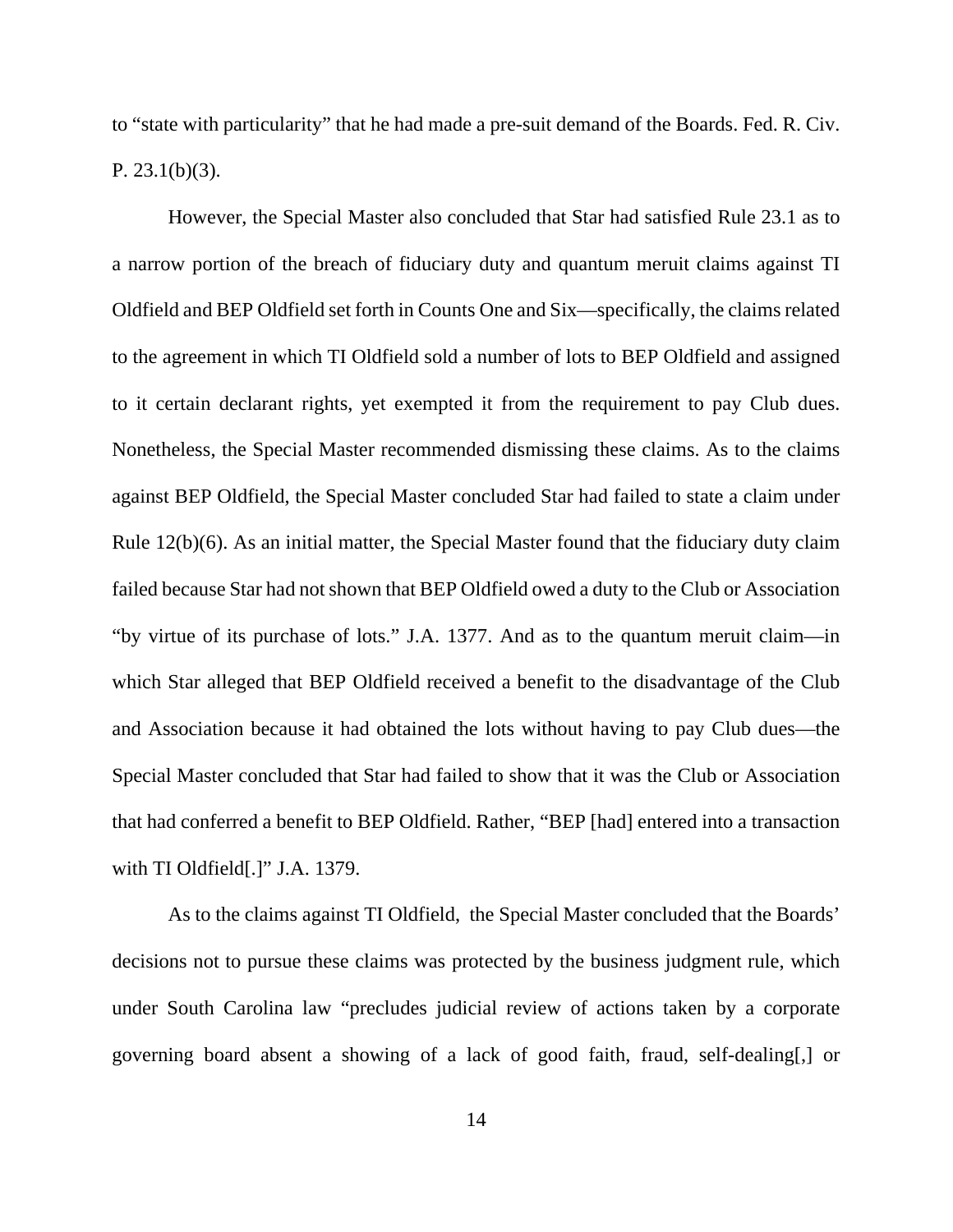unconscionable conduct." *Dockside Ass'n, Inc. v. Detyens*, 362 S.E.2d 874, 874 (S.C. 1987).[13](#page-14-0) Here, the Special Master concluded that the only colorable allegations in Star's Complaint "arguably applicable to business judgment are that TI Oldfield controls the boards and their failure to seek the remedies sought by [Star] shows the [B]oards are conflicted from bringing this action." J.A. 1381. However, the Special Master observed, "that TI Oldfield may appoint one, minority director to the [B]oards does not support a finding that it controls them. That the [B]oards chose not to assert [Star's desired remedies] does not show bad faith." J.A. 1381. Thus, the Special Master concluded, the business judgment rule protected the Boards' decisions not to pursue these claims.

The district court adopted the recommendations and dismissed Star's derivative action. Star now appeals.

Following the filing of this appeal, the Club and Association settled their respective actions (with the exception of claims regarding two specific defendants who are not relevant to this case). Among other terms, the settlements conveyed all sponsor and

<span id="page-14-0"></span> $13$  More specifically, this rule presumes that in making a business decision, the officers or directors of a corporation acted in an informed basis, in good faith, and in the honest belief that the action taken was in the best interests of the company. *See Aronson v. Lewis*, 473 A.2d 805, 812 (Del. 1984), *overruled on other grounds by Brehm v. Eisner*, 746 A.2d 244 (Del. 2000). And since it operates as a presumption, a plaintiff must rebut that presumption by pointing to specific instances of conduct that demonstrate the officers or directors were acting in a culpable manner inconsistent with the presumption afforded them by the rule. *See id.*

However, it does not protect all actions taken by corporate officers and directors. For instance, the rule does not apply "where the business decision in question is tainted by a conflict of interest"; is so careless that it amounts to an "abdicat[ion] of [the directors'] functions"; or "results from prolonged failure to exercise oversight and supervision." *See F.D.I.C. v. Baldini*, 983 F. Supp. 2d 772, 780 (S.D.W. Va. 2013).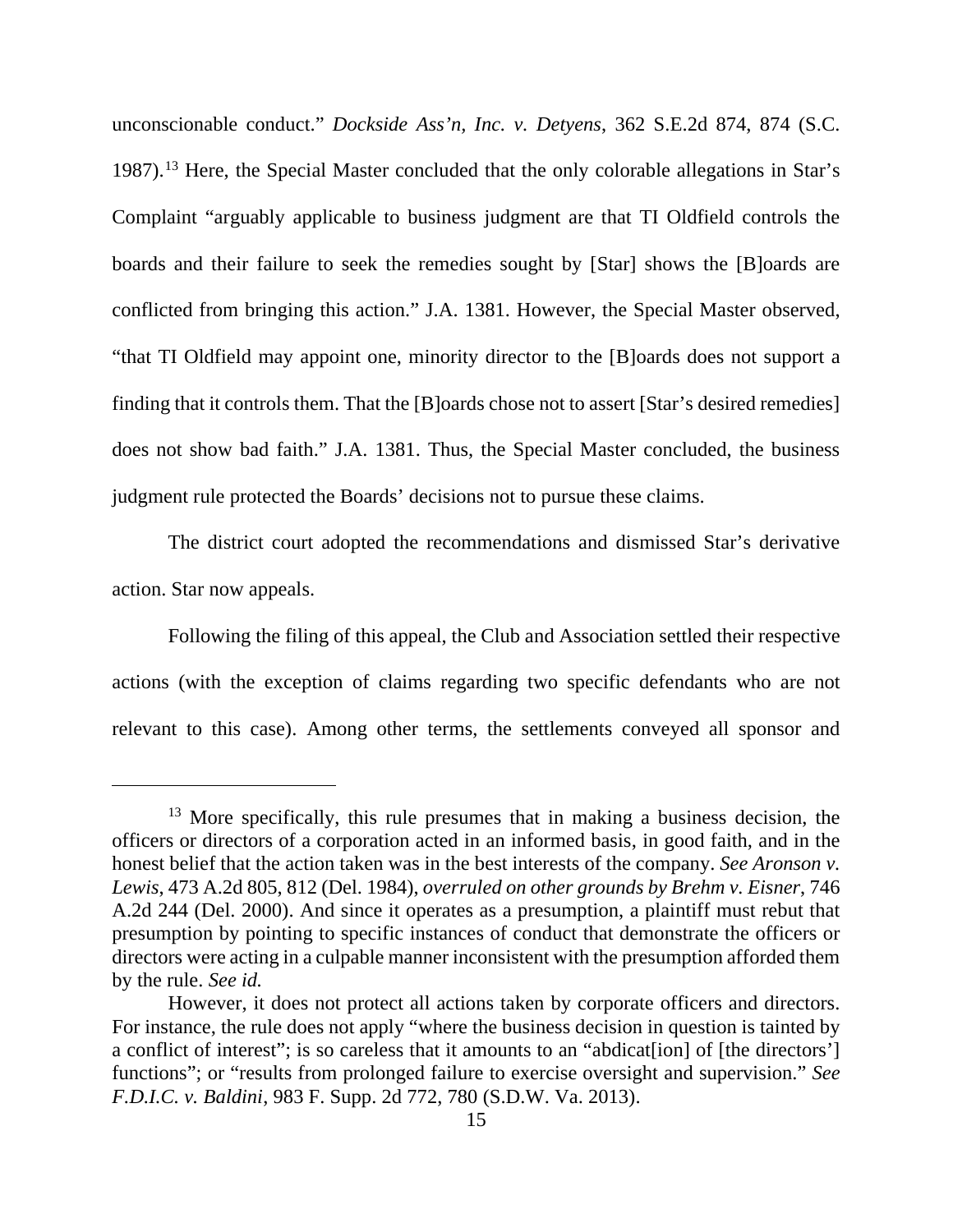declarant rights to the Club, conveyed the Greeters Store to the Club, and paid the Association \$1.25 million. Further, the settlements ended the ongoing litigation, containing broad releases providing that:

The Parties hereby release and forever discharge each other and their respective agents, servants, representatives, legal counsel, directors, officers, shareholders, successors-in-interest (by merger or otherwise), assigns, affiliates . . . , related entities, corporate parents, corporate subsidiaries, employees, former employees, members, managers, administrators, and representatives, from any and all demands, actions, claims or rights to compensation, known or unknown, which they had or now have in connection with or in any way related to Oldfield (including actions occurring before or after Turnover), Turnover, the Subject Matter or any other matters pled or that could have been pled by the Parties against one another in the Civil Action.

Club Settlement Agreement at 7, *Star v. TI Oldfield*, No. 18-2202 (4th Cir. Dec. 21, 2018),

ECF No. 62-1 (the "Settlement Agreement"); *see also* Association Settlement Agreement at 4–5, *Star v. TI Oldfield*, No. 18-2202 (4th Cir. Dec. 21, 2018), ECF No. 62-1 (providing substantially the same). The Club and Association then dismissed the two actions with the stipulation of the other parties. The dismissals were with prejudice as to all of the Club's

and the Association's claims except for those against Selby and Elliott Group Holdings,

which were dismissed without prejudice.<sup>[14](#page-15-0)</sup> The Association then assigned its claims against

<span id="page-15-0"></span><sup>&</sup>lt;sup>14</sup> Star moved to enjoin the dismissals and effectuation of the settlement agreements. The Special Master recommended the district court deny Star's motions to enjoin the settlement agreements, finding that the parties' stipulations of dismissal deprived the court of jurisdiction over the Club and Association actions (and that, even if Star had established standing to challenge the settlement agreements, his argument for an injunction lost on the merits). Star did not object to the report and recommendation, which the district court adopted, denying Star's motions to enjoin the settlements. Star did not appeal that order.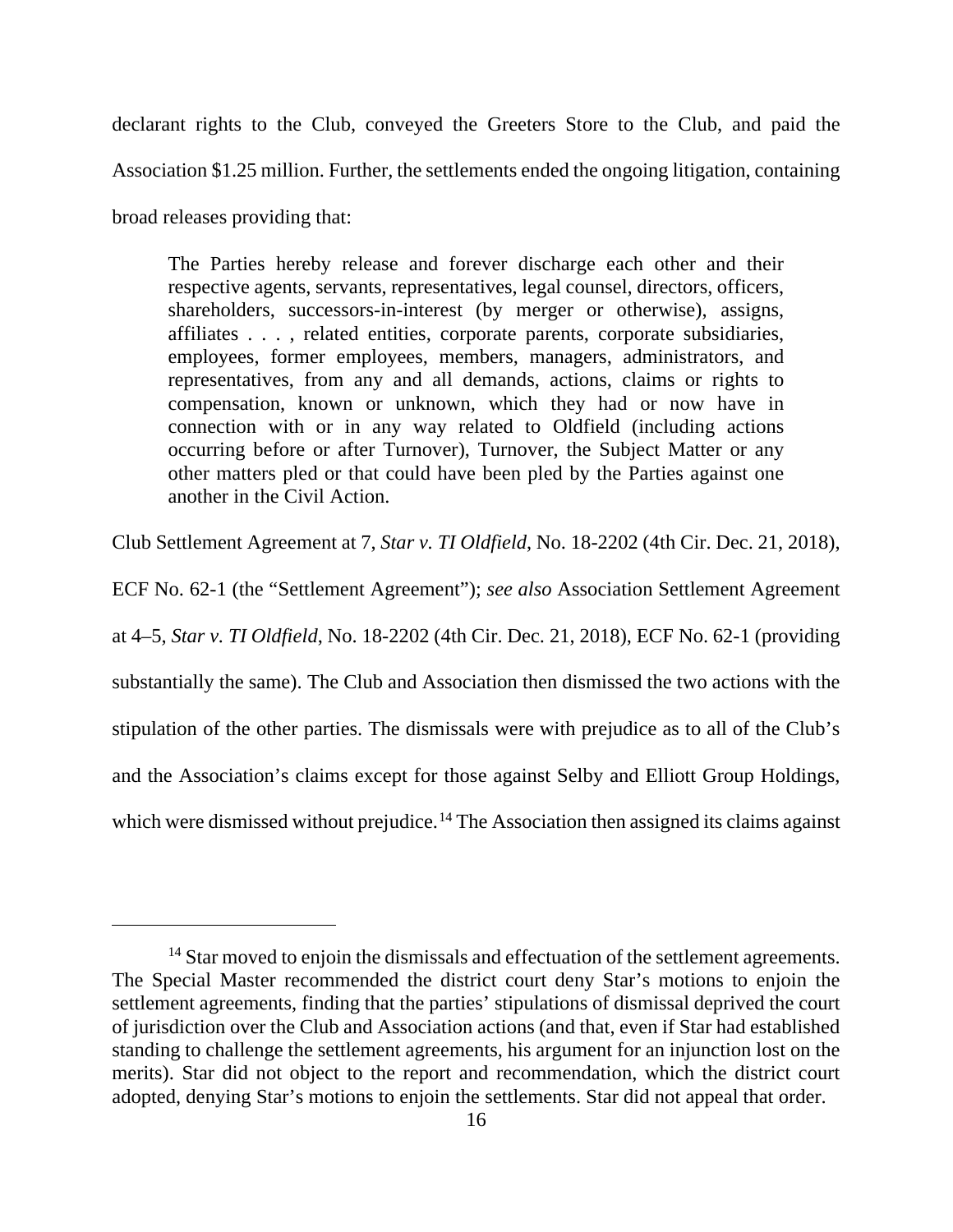Selby and Elliott Group Holdings to the Club, which has since litigated, settled, and dismissed those claims in state court.

The Boards and the defendants then moved to dismiss Star's appeal, contending the settlement agreements had rendered it moot.

II.

We turn first to the question of whether the settlements have mooted Star's appeal such that this Court lacks subject matter jurisdiction.<sup>[15](#page-16-0)</sup> In arguing that his claims are not moot, Star takes issue with the validity of the settlement agreements by contending they are the results of negotiations by Boards with a conflict of interest—specifically, that they are controlled by TI Oldfield—thereby raising issues central to the dismissal of his action.

<span id="page-16-0"></span><sup>&</sup>lt;sup>15</sup> Two preliminary matters raised by Star warrant mention. As an initial matter, Star contends that the motions to dismiss should be denied because the Club, the Association, and TI Oldfield failed to comply with Fourth Circuit Rule 27(a), which provides that "all motions [in counseled cases] shall contain a statement by counsel that counsel for the other parties to the appeal have been informed of the intended filing of the motion." We conclude this argument is without merit, as mootness is a jurisdictional issue that this Court must address "irrespective [of] whether the issue was raised by the parties, when [its] jurisdiction is fairly in doubt." *Williams v. Ozmint*, 716 F.3d 801, 809 (4th Cir. 2013).

Star's invocation of the voluntary cessation doctrine is similarly unavailing. "[I]t is well settled that a defendant's voluntary cessation of a challenged practice does not deprive a federal court of its power to determine the legality of the practice." *Deal v. Mercer Cty. Bd. of Educ.*, 911 F.3d 183, 191 (4th Cir. 2018). And here, the doctrine is inapplicable because rather than ceasing the challenged actions of their own accord, the defendants contractually bound themselves to change their conduct through the settlements.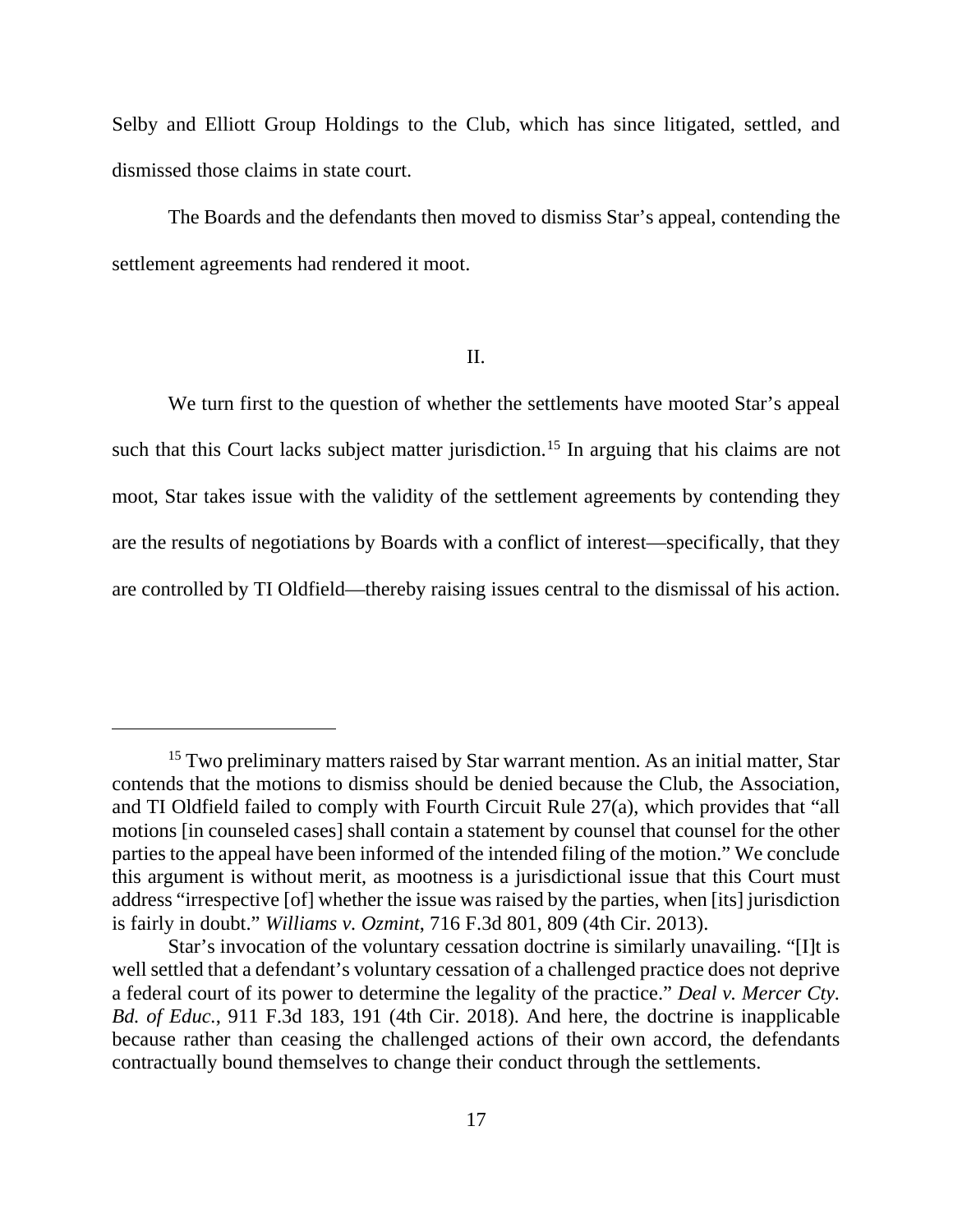It has long been established that if "a live case or controversy ceases to exist after a suit has been filed, the case will be deemed moot and dismissed for lack of standing." *Pender v. Bank of Am. Corp.*, 788 F.3d 354, 368 (4th Cir. 2015).<sup>[16](#page-17-0)</sup> A case "becomes moot when the issues presented are no longer live or the parties lack a legally cognizable interest in the outcome." *Williams,* 716 F.3d at 809. "A change in factual circumstances can moot a case on appeal, such as when the plaintiff receives the relief sought in his or her claim, or when an event occurs that makes it impossible for the court to grant any effectual relief to the plaintiff." *Id.* 

As an initial matter, we observe that this Court has not specifically considered whether a company's settlement of a similar action renders a derivative action moot, particularly when the derivative plaintiff asserts that the settlement was entered by a conflicted board. However, we are cognizant of the (1) more general caselaw stating that corporations own any claims arising out of injury to the corporation, and thereby have the absolute right to resolve them (short of a conflict of interest on the part of the board), *see, e.g.*, *Clark v. Lomas & Nettleton Fin. Corp.*, 625 F.2d 49, 52 (5th Cir. 1980) (observing that the claims set forth in a derivative suit "belong not to [shareholders] but to [the corporation]" and thus it is generally left to the corporate directors to decide "whether to enforce corporate rights of action"); and (2) more specific, albeit limited, precedent concluding that settlement of a corporation's related suit may render a derivative

<span id="page-17-0"></span><sup>16</sup> We have omitted internal quotation marks, alterations, and citations here and throughout this opinion, unless otherwise noted.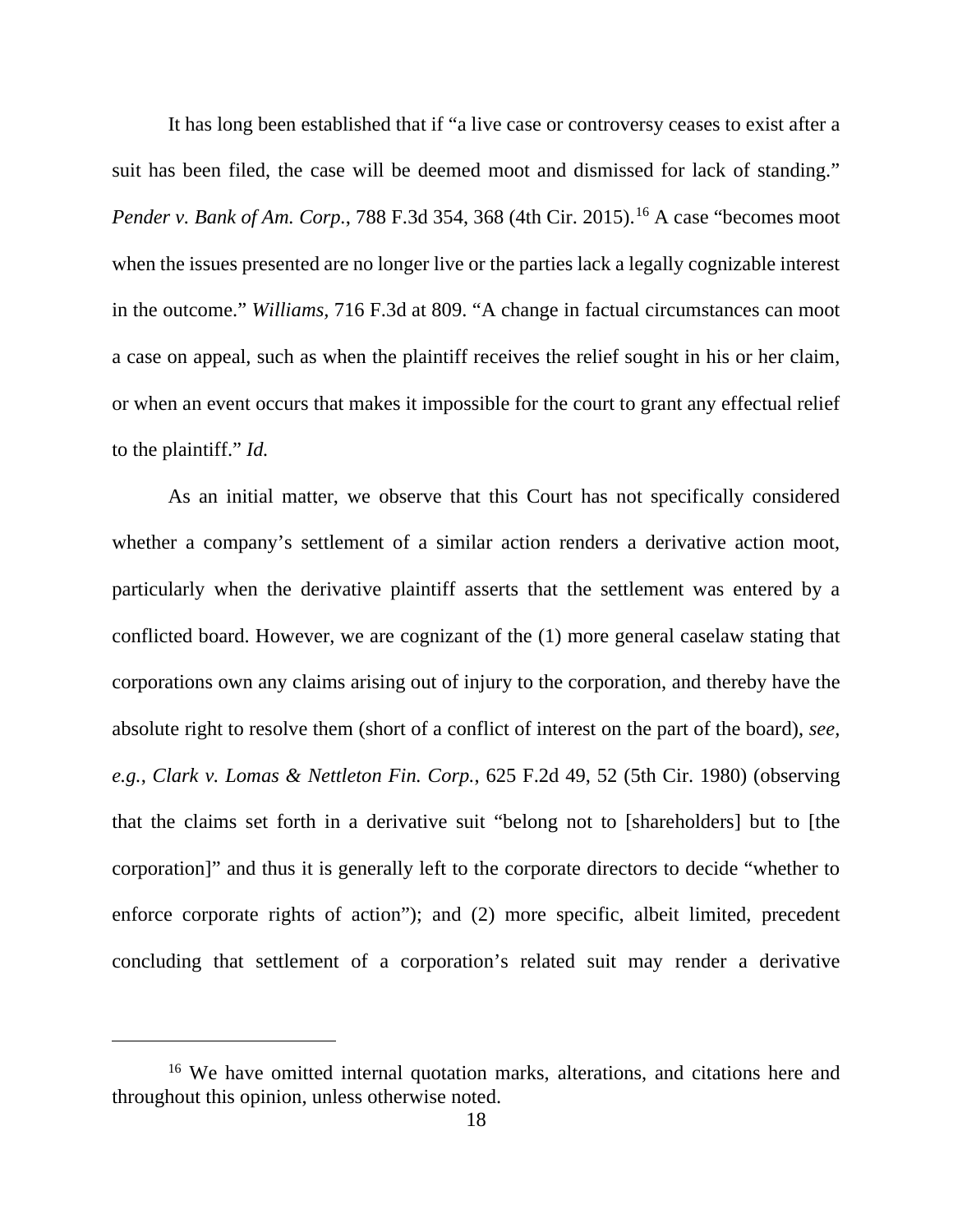proceeding moot so long as the board is disinterested, *see Salovaara v. Jackson Nat'l Life Ins. Co.*, 246 F.3d 289, 296 (3d Cir. 2001) ("A corporation may enter into a settlement despite the existence of a derivative action when doing so is in the corporation's best interest."). We therefore conclude that the settlements here have rendered most of Star's appeal moot.

At the outset, we agree that the Club and Association Boards "owned" the claims against the TI Oldfield defendants<sup>[17](#page-18-0)</sup> and had the absolute right—short of a conflict of interest on the Boards—to resolve them in the manner they saw fit. This authority is such that even if the Boards had declined to bring their own suits and Star's derivative suit was the only action pending that arose out of the allegations at issue, the Boards would generally have the power to settle the derivative suit. After all, "courts have repeatedly held that corporate directors are empowered to abort putative shareholder derivative suits, when it is their business judgment that the cause ought not be enforced. Correlatively, corporate

<span id="page-18-0"></span><sup>&</sup>lt;sup>17</sup> Under South Carolina law,

Generally, a shareholder of a corporation has no standing to assert legal claims based on harm to the corporation. Although the shareholder is indirectly harmed by any harm to the corporation, only the corporation itself may bring an action to redress this harm. Normally a corporation would act through its officers and directors, but in cases where the officers and directors wrongfully refuse to assert the corporation's rights or have conflicts of interest, a shareholder may bring an equitable "derivative" action in the name of the corporation.

*Bowen v. Houser*, No. 3:12-cv-173-MBS, 2012 WL 2873873, at \*2 (D.S.C. July 13, 2012). "In essence, a derivative action is one in which the right claimed by the shareholder is one the corporation could itself have enforced in court." *Id.*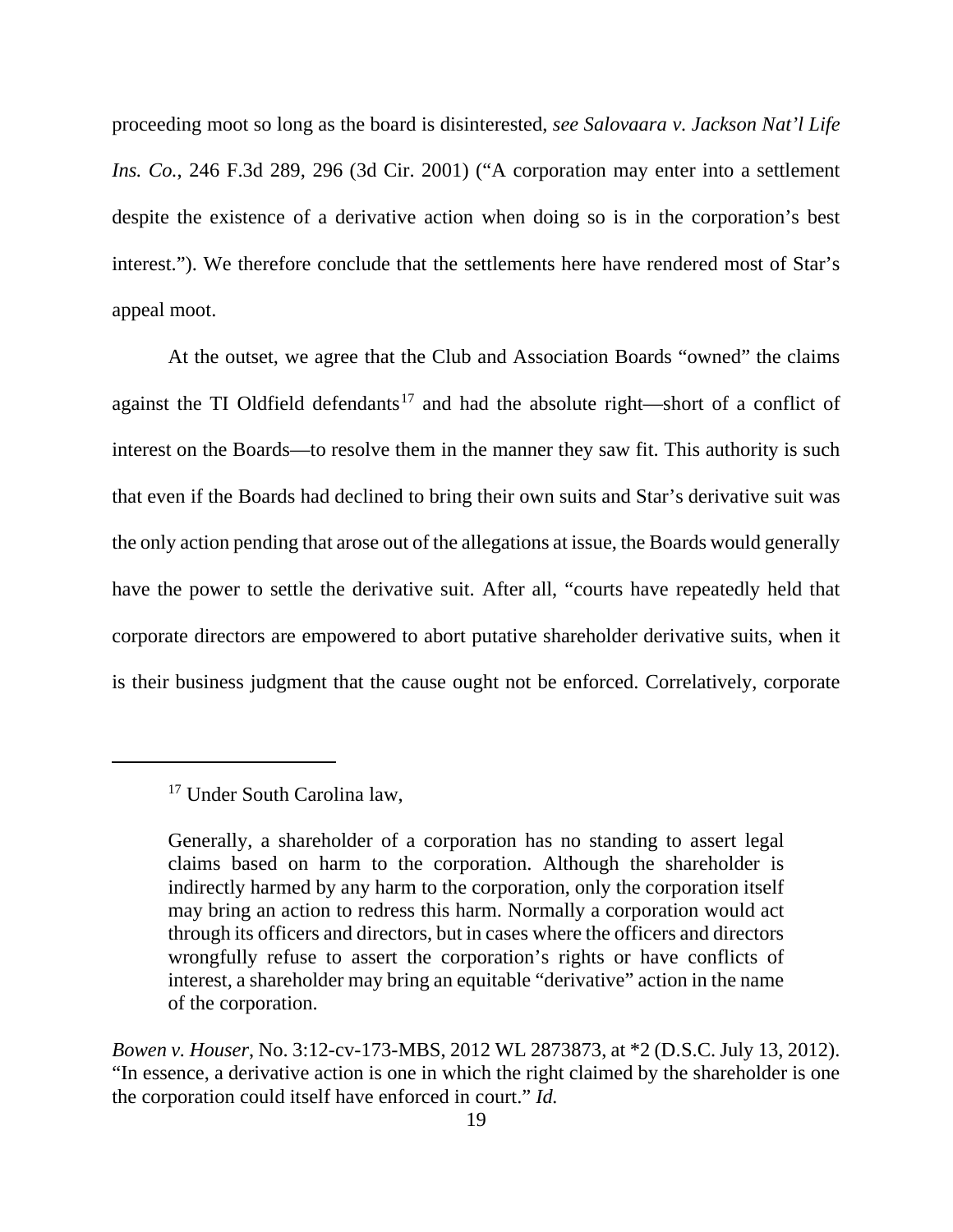directors possess inherent authority to compromise such suits." *Clark*, 625 F.2d at 52; *see also Wolf v. Barkes*, 348 F.2d 994, 997–98 (2d Cir. 1965) ("The corporation's interest in achieving a favorable settlement does not cease because derivative litigation has begun[.]"); *Kahn v. Kaskel*, 367 F. Supp. 784, 789 (S.D.N.Y. 1973) ("There is nothing in Rule 23.1 which in any way prohibits a corporation from making an out-of-court settlement and giving a general release merely because a derivative action, brought on its behalf, is pending in a federal court."). "As with other management functions, however, the power to control corporate litigation presupposes that the directors have no interest in its exercise." *Clark*, 625 F.2d at 52.

However, this Court has not addressed the more nuanced issue of whether a plaintiff's derivative action on behalf of an entity is rendered moot by the entity's settlement of the same or similar claims in another action. In support of their respective positions, both parties point to *Clark*, in which shareholders brought a derivative action on behalf of a corporation, which the corporation subsequently settled without the plaintiffs' knowledge. *Id.* at 51. The district court upheld the settlement over the plaintiffs' objections, but the Fifth Circuit vacated it. As an initial matter, the Fifth Circuit observed that although corporate boards have the "inherent authority" to settle derivative actions, such authority exists only when the boards are disinterested. *Id.* at 52. The court then considered the settlement in the context of caselaw concerning the demand requirement of Rule 23.1, which generally holds that "shareholders may sue derivatively, without first demanding that the directors enforce the corporate cause, when the circumstances would render such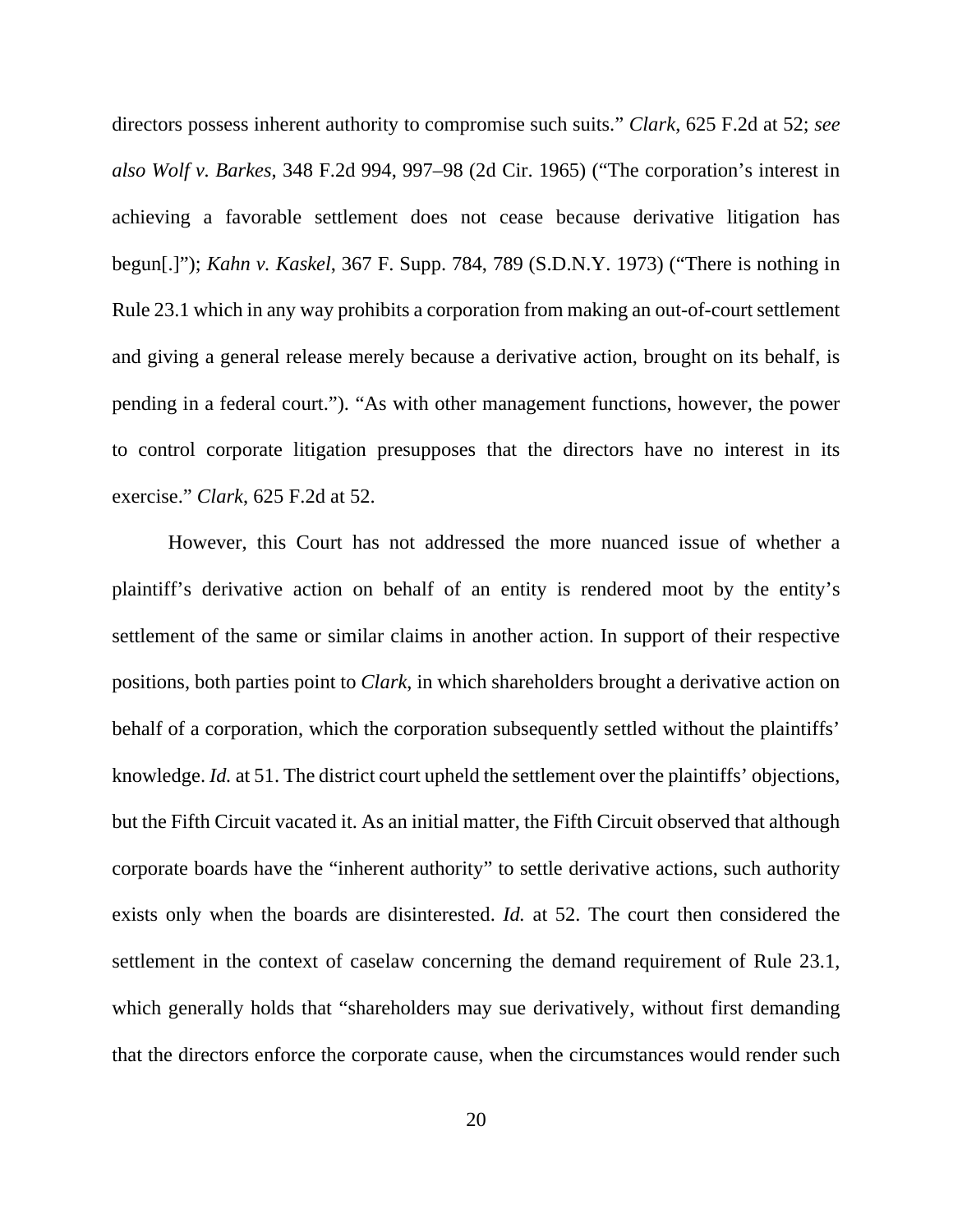demand a futile gesture." *Id.* at 53. And because the corporation's controlling shareholders were defendants in the action, *Clark* concluded that the board was conflicted, demand would have been futile, and thus the corporation's directors were "incompetent . . . to [settle] all of [the plaintiffs'] derivative claims." *Id.* at 53–54. Although *Clark* provides some guiding principles—namely, that settlement of derivative suits by a board is generally permissible so long as the board is not conflicted—it is not entirely on point because the Boards in the cases at bar settled their own respective actions.

*Salovaara* offers more specific guidance. There, a shareholder appealed the district court's dismissal of a derivative action he had brought on behalf of a number of investment funds against a life insurance company. On appeal, the insurance company argued the derivative action was moot because it had since settled any outstanding claims with the funds' directors. 246 F.3d at 295. The insurance company observed that the funds' directors "voluntarily and knowingly surrendered their right to recover damages from this appeal" and "that because none of the [funds'] officers or directors were named as defendants in this lawsuit, there is no reason to suspect an internal conflict of interest led the [funds] to settle this lawsuit for improper reasons." *Id.* at 296. The funds agreed.

In considering whether the appeal had been rendered moot, the Third Circuit observed that "[a] corporation may enter into a settlement despite the existence of a derivative action when doing so is in the corporation's best interests" and there is no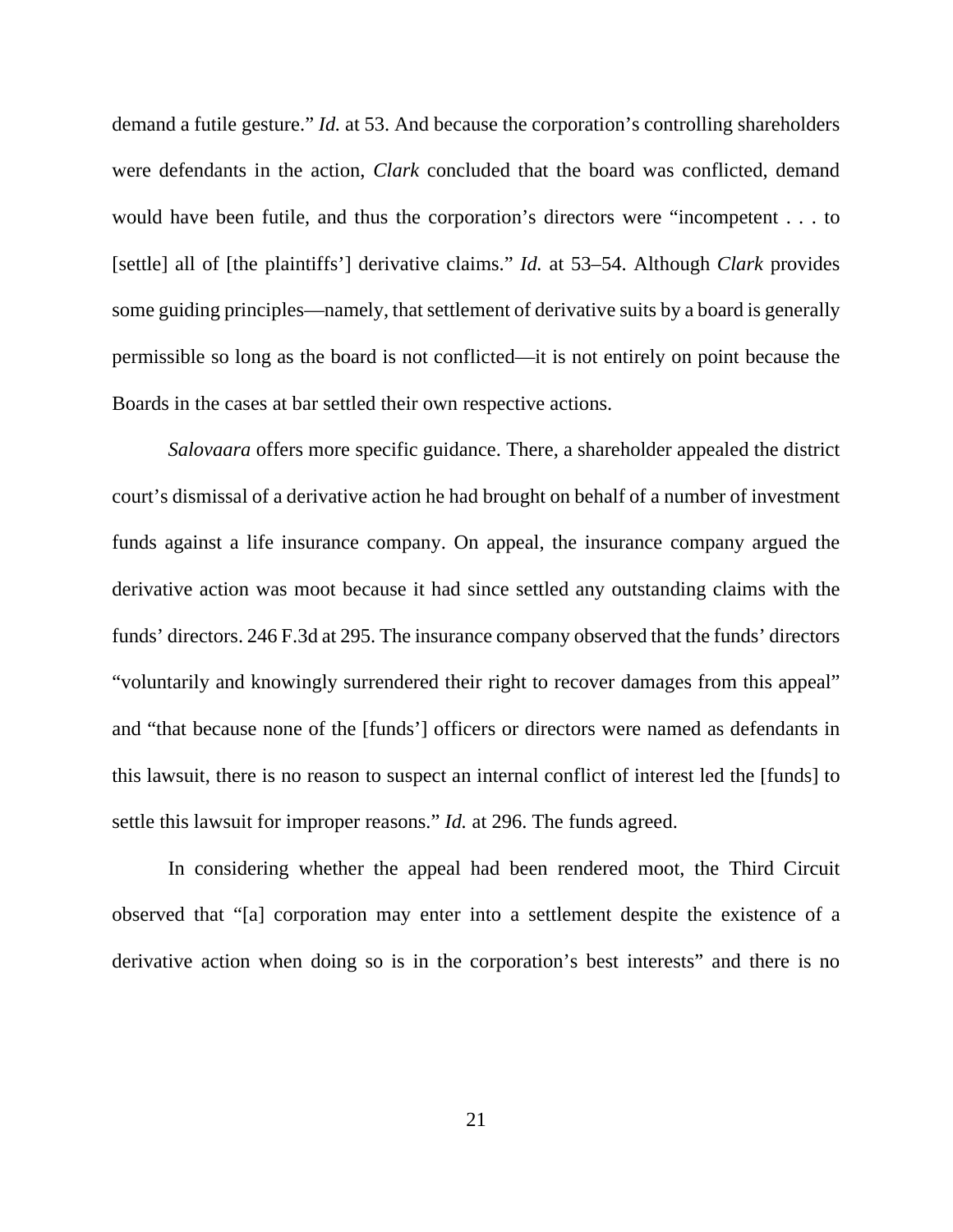conflict on the part of the corporate directors entering the settlement. *Id.*[18](#page-21-0) In considering whether the settlement was in the funds' best interest, the Third Circuit noted the insurance company and the funds had argued that the benefits to the funds included resolution of litigation, the limitation of any potential exposure to liability, and a recovery of \$19 million. In turn, the insurance company "maintain[ed] that it [was] not in the [funds'] best interests to continue with this derivative suit, given the benefits it ha[d] received from the settlement." *Id.* But according to the shareholder, the insurance company had only provided conclusory statements that the settlement was in the funds' best interest and that this did not necessarily demonstrate a lack of collusion on the part of the funds' directors in reaching the settlement. (Namely, the shareholder suggested that a single fund director had a conflict of interest that prevented him from entering into a fair settlement agreement.)

The Third Circuit concluded that in considering mootness, it was not required to accept the settlement agreement at face value. Rather, it had the equitable power—"if the circumstances so warrant"—to review the settlement while a derivative suit was pending for reasonableness and to enjoin the corporation from entering into it, either temporarily or permanently, if it was "not in the best interests of the company." *Id.* at 297. Thus, the court could evaluate the settlement agreement in the first instance under a deferential

<span id="page-21-0"></span><sup>&</sup>lt;sup>18</sup> This standard was derived from *Wolf*, 348 F.2d at 997, in which the Second Circuit held that then-Rule 23(c) regarding notice to class members of a class action settlement did not forbid a corporation from settling its claims out of court during the pendency of a stockholder plaintiff's derivative class action. *Id.* That court left the door open to review the propriety of settlement agreements in situations where "the beneficiaries of the alleged improper dealing still dominated the board of directors and plaintiffs were able to make some proof that wrongdoing was afoot." *Id.* at 998.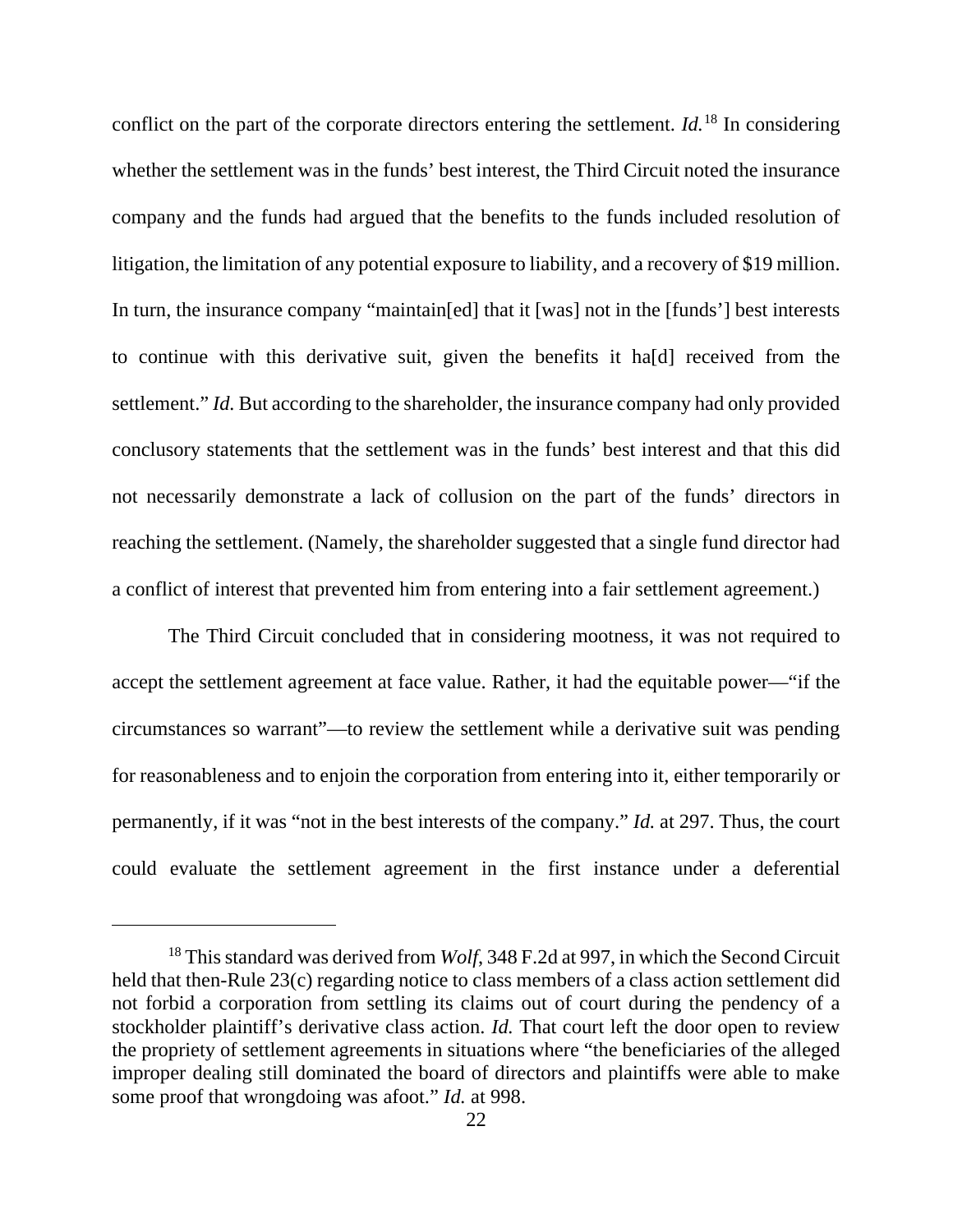"reasonableness" and "best interests of the company" approach. *Id.* After conducting such a review, the court concluded that on the present facts, it did not see anything "trigger[ing] a need for further scrutiny[.]" *Id.* The conflict the shareholder attributed to the single fund director—a falling out with the shareholder—was "tenuous," given that the director at issue controlled less than five percent of the fund's assets. *Id.* And there were no other demonstrations of improper collusion or bad faith. Further, there were specific reasons, noted above, as to why the settlement was in the best interests of the funds. Upon concluding the agreement passed muster, the court dismissed the shareholder's appeal as moot, observing that he could "always file a new lawsuit against [the funds] if he believes it breached a duty towards the shareholders by entering into the Settlement." *Id.*

We see no reason why *Salovaara*'s framework and reasoning should not apply to the settlements at issue here—that is, why settlements that are in the best interests of the company, entered by a disinterested board, should not moot a related derivative suit asserting identical or similar claims arising out of the same underlying facts. As an initial matter, it appears that the settlements are in the best interests of the Club and the Association. Among other terms, the settlements: (1) convey all sponsor and declarant rights to the Club; (2) convey the Greeters Store to the Club; and (3) pay the Association \$1.25 million. They also end the ongoing litigation.

In turn, there is no evidence of collusion in the negotiation of the settlement agreements or any cognizable conflict of interests on the part of the Boards. To the extent Star asserts conflicted Boards, it appears that only one Board director—Galbreath, who is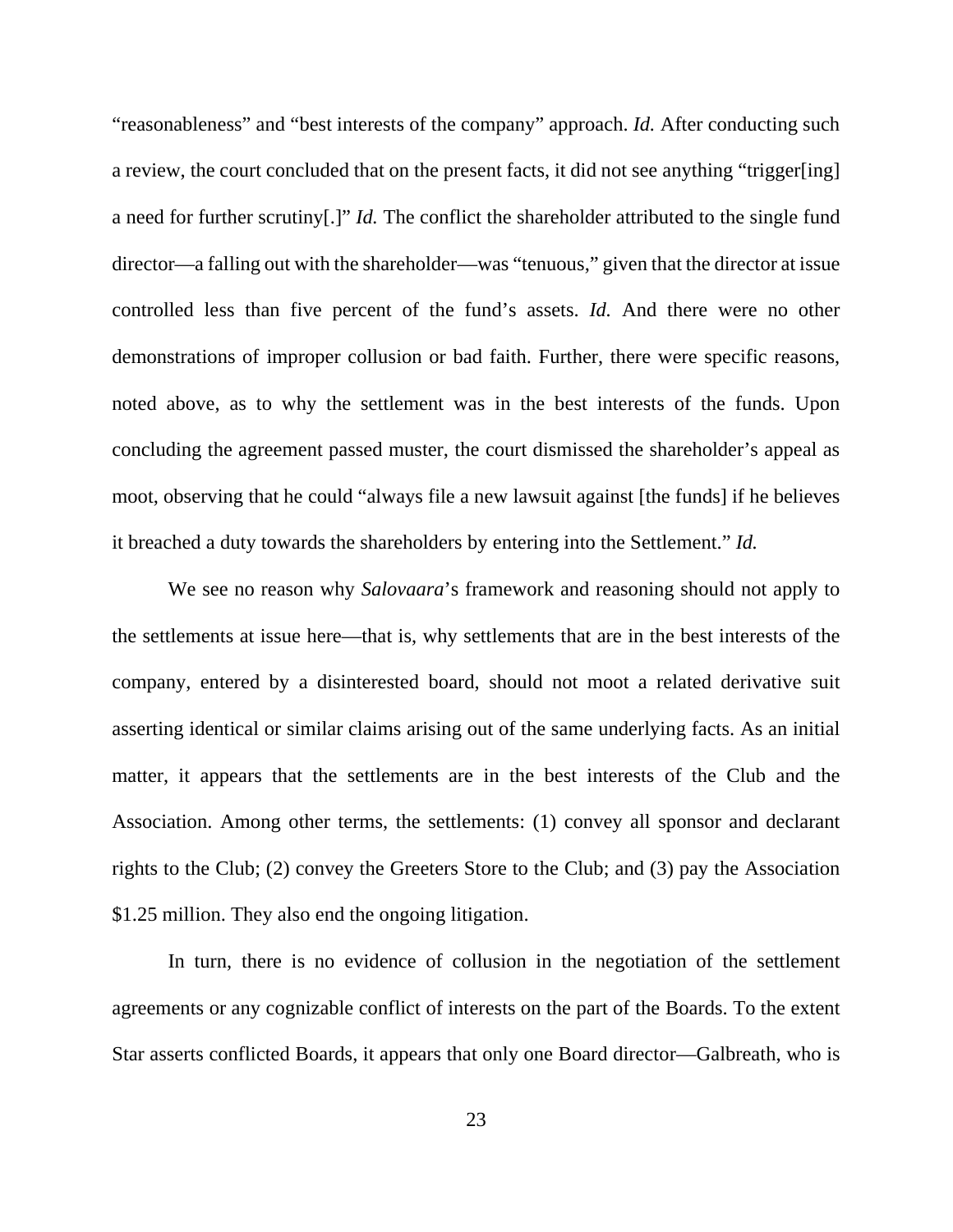appointed by TI Oldfield—is a named defendant. (In turn, as discussed above, Galbreath recused himself from Board decisions involving this litigation.) *Cf. Clark*, 625 F.2d at 51 (concluding that because controlling shareholders were defendants, the board was conflicted). Further, it is undisputed that since 2016, the majority of each Board has been comprised of community-elected members. Specifically, following turnover, the Association's Board consists of five directors, most of whom—at least three—are community-elected.[19](#page-23-0) In turn, the Club's consists of seven directors, the majority of whom—two community members and four equity golf members—are also communityelected. The record contains no evidence that either of the Boards during the litigation or settlement negotiation was controlled by TI Oldfield or any of the other defendants. Thus, under both *Clark* and *Salovaara*, Star's assertion of a conflict of interest as to either Board is without merit, and we fail to observe anything "trigger[ing] a need for further scrutiny[.]" *Salovaara*, 246 F.3d at 297; *see id.* (concluding allegedly conflicted director could not demonstrate conflict of interest because he controlled less than five percent of assets). In sum, given that the settlements appear to be in the best interests of the Club and Association and there is no demonstration of improper collusion or bad faith, we conclude the settlement agreements are valid and thereby moot the derivative suit insofar as Star's claims were covered by the scope of the Boards' Complaints. Consequently, we lack

<span id="page-23-0"></span> $19$  The record indicates the Association Board may now consist of seven directors, but either way, it is undisputed that the majority are community-elected. J.A. 685.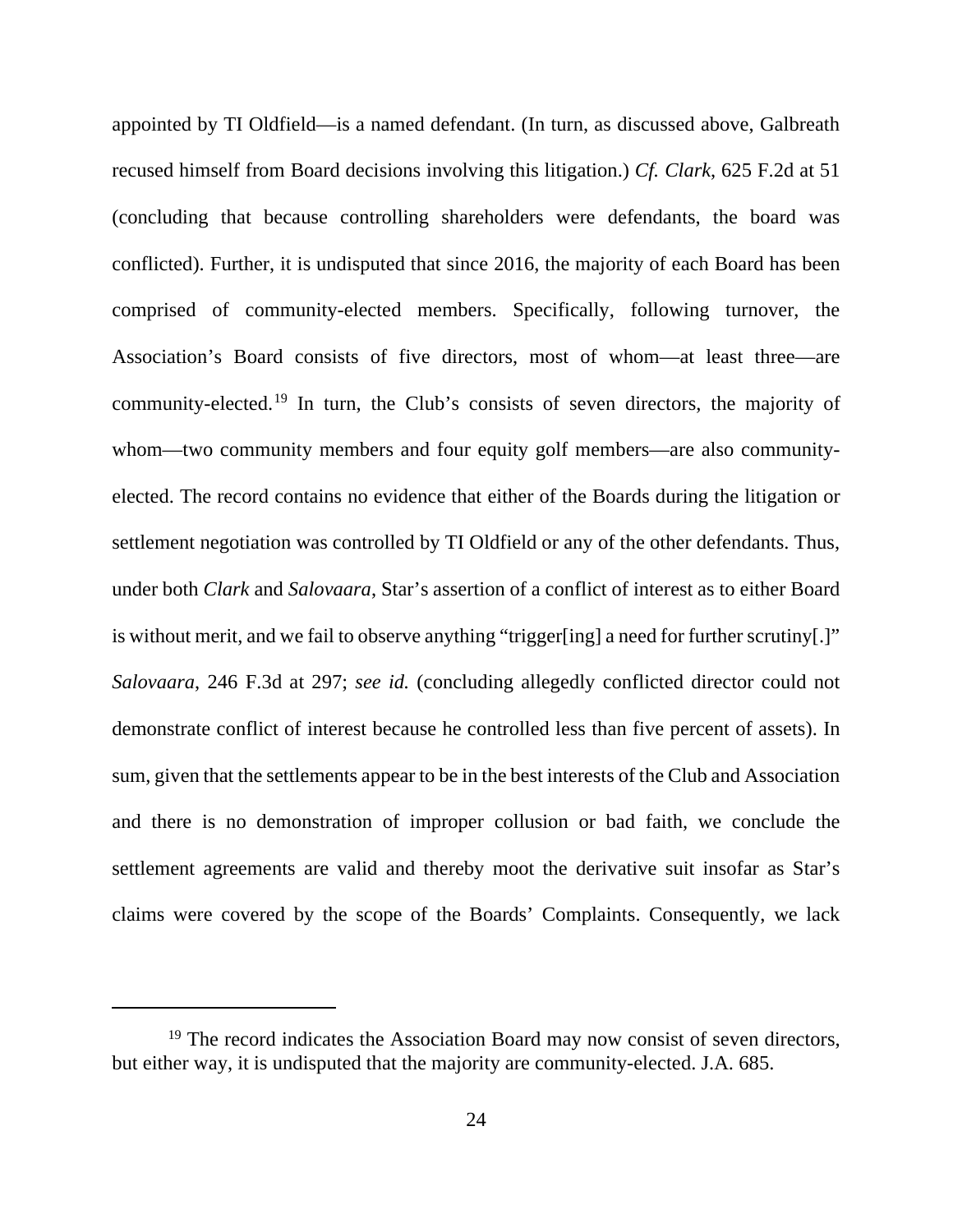subject matter jurisdiction to consider Star's appeal as it relates to these claims, and therefore dismiss his appeal as to them.<sup>[20](#page-24-0)</sup>

#### III.

## A.

Although most of Star's claims of wrongful conduct against the Club and Association's directors have been rendered moot by the settlement agreements, we observe that some were arguably not covered by the scope of the Boards' Complaints. For that reason, we must look in the first instance to see if these claims have been otherwise rendered moot by the settlement agreements.

As an initial matter, we conclude that given the broad language of the release in the settlement agreements, these claims were rendered moot. In the alternative, we affirm the district court's dismissal of these claims on either the basis that they failed to meet Rule

<span id="page-24-0"></span> $20$  For the same reasons, we conclude the settlement of the Club's claims against Selby and Elliott Group Holdings in the state court action renders Star's appeal of his claims against those defendants moot.

As part of the state court settlement, the Club paid an agreed-upon amount to Selby; Selby and Elliott Group Holdings conveyed the Greeters Store to the Club; the Club forgave Selby and Elliott Group Holding's mortgage on the property; and the parties agreed that any employment agreement or other obligations regarding Selby's employment were acknowledged to be null and void. Further, the parties fully released each other from all related legal claims.

Given that: (1) Star's claims against Selby and Elliott Group Holdings were covered by the scope of the Club's claims; (2) the settlement agreement appears to have been in the best interests of the Club (and obtained the very relief that Star sought—specifically, conveyance of the Greeters Store to the Club); and (3) there has been no demonstration of improper collusion or bad faith in reaching the agreement, we conclude the state court settlement moots Star's derivative suit as to Selby and Elliott Group Holdings.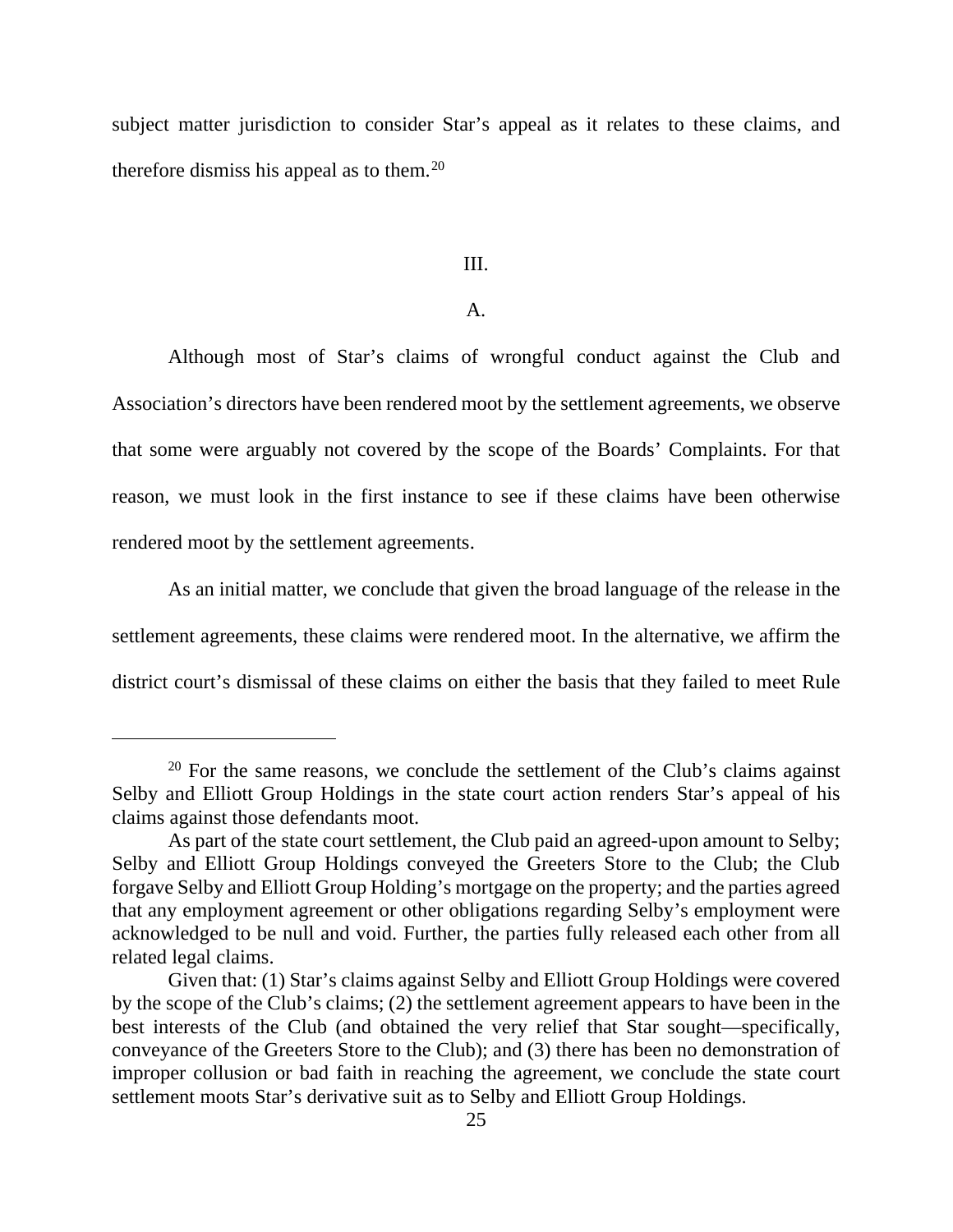23.1's demand requirements or that the Boards' decision not to assert these causes of action was protected by the business judgment rule. *See Thigpen v. Roberts*, 468 U.S. 27, 30 (1984) ("[W]e may affirm on any ground that the law and the record permit and that will not expand the relief granted below."). Finally, we conclude that a set of allegations asserted by Star against the OCC has also been rendered moot by the settlement agreements or fails to state a claim against the OCC.

### B.

We first consider the ten claims asserted against the TI Oldfield defendants that were not asserted by the Boards in their respective lawsuits (namely, Star's eighth through seventeenth causes of action). Given that these allegations stem from alleged impropriety that related to the turnover, we conclude they are rendered moot by the broad language of the settlements releasing any claims related to the "Turnover . . . or any other matters pled or that could have been pled by the Parties against one another in the Civil Action." Settlement Agreement at 7.

In the alternative, we agree with the Special Master's conclusion that these claims failed to satisfy Rule 23.1's demand requirements and affirm the dismissal of these claims based on that failure. *See Rivers v. Wachovia Corp.*, 665 F.3d 610, 616 (4th Cir. 2011) (observing that a derivative action that does not meet Rule 23.1's requirements must be dismissed). In evaluating a derivative claim, a federal court must determine the adequacy of pleading under federal law but determine the sufficiency of the pre-suit demand under the substantive law of the state of incorporation—here, South Carolina. *Kamen v. Kemper*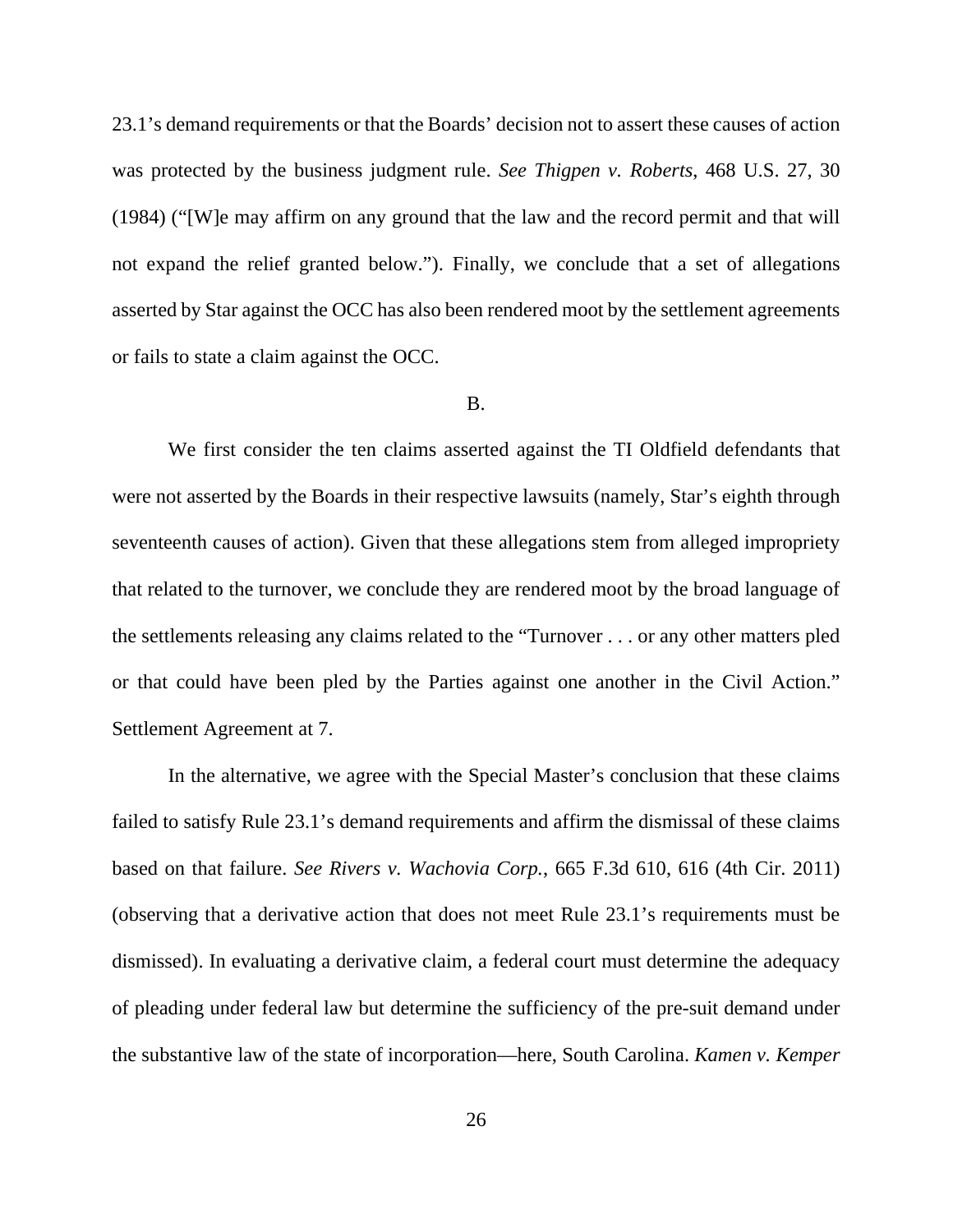*Fin. Servs., Inc.*, 500 U.S. 90, 108–09 (1991). Under South Carolina law, a demand must at a minimum identify the alleged wrongdoers, describe the factual basis of the wrongful acts and the harm caused to the corporation, and request remedial relief. *Carolina First Corp. v. Whittle*, 539 S.E.2d 402, 410 (S.C. Ct. App. 2000).

With this standard in mind, we briefly consider why each of these non-duplicative claims failed to satisfy Rule 23.1's demand requirements. As an initial matter, the Special Master concluded that Star's eighth cause of action, his RICO claim, failed to fulfill Rule 23.1 because his demand consisted only of his motion to intervene. But as the Special Master correctly observed, "[a] post-suit demand simply does not meet [Rule 23.1's] procedural prerequisite" of demand upon the Boards. *In re Sapient Corp. Derivative Litig.*, 555 F. Supp. 2d 259, 263 (D. Mass. 2008); *see also Wencoast Rests., Inc. v. Chart Capital Partners, L.P.*, No. 2:05-1650-18, 2006 WL 490101, at \*3 (D.S.C. Feb. 28, 2006) ("Since [Rule 23.1's] demand requirement is designed to give the directors an opportunity to take the action requested by the shareholder prior to suit, a post-suit demand likely would not suffice. Accordingly, most of the evidence of . . . post-suit demands . . . is irrelevant."); *cf. Kamen*, 500 U.S. at 96 ("The purpose of the demand requirement is to afford the directors an opportunity to exercise their reasonable business judgment and waive a legal right vested in the corporation in the belief that its best interests will be promoted by not insisting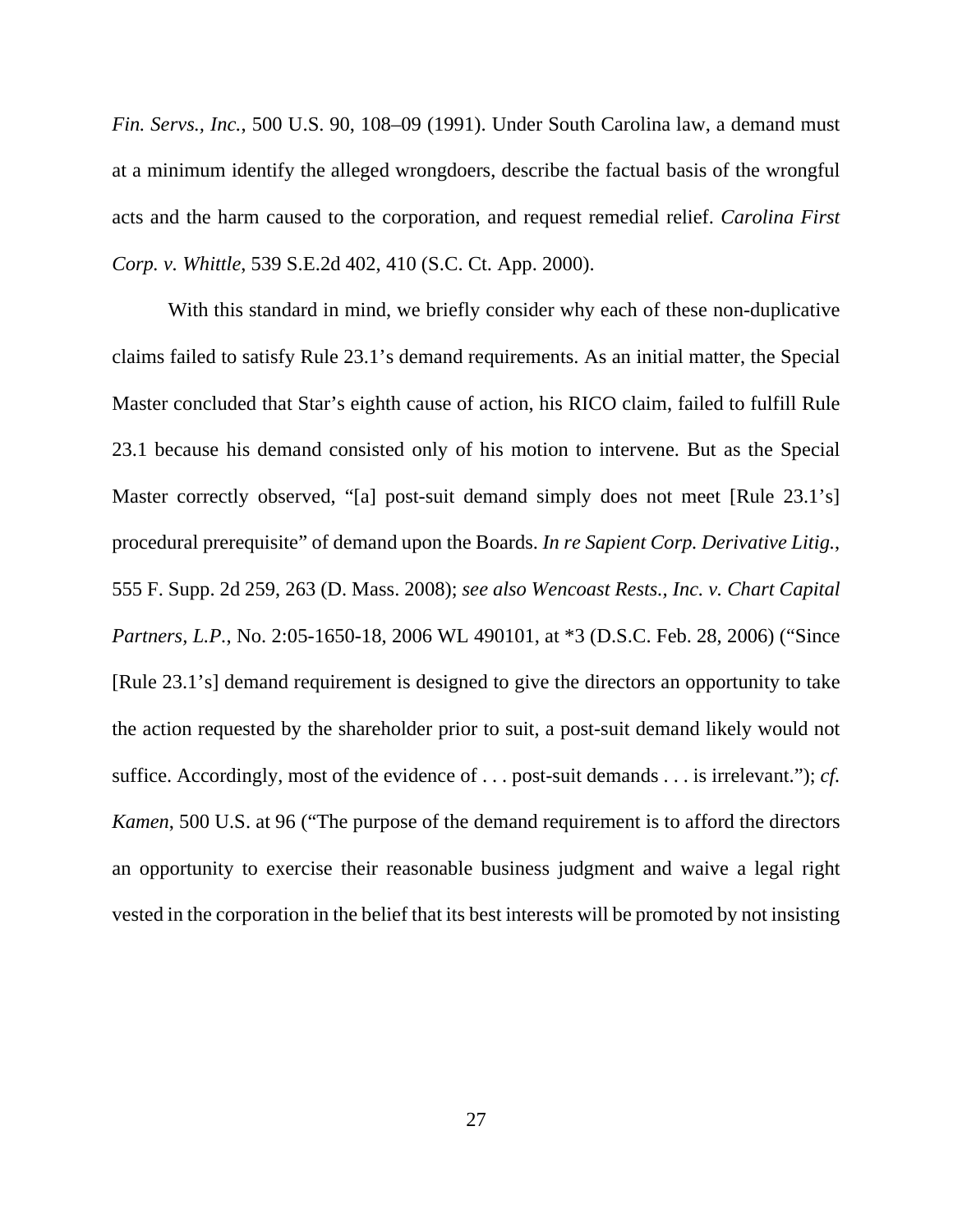on such right."). [21](#page-27-0) Similarly, with respect to his ninth cause of action—which sought modification of the Governing Documents and transfer agreements on the basis that they provided TI Oldfield and BEP Oldfield with control over the Boards, thereby amounting to contracts of adhesion—the Special Master concluded Star failed to fulfill the demand requirements because his only demand allegation was "that he demanded it by way of his motion to intervene." J.A. 1369. Altogether, we discern no error in the Special Master's analysis and affirm the dismissal of both of these claims.

As to Star's next five causes of action, we agree with the Special Master's conclusion that Star failed to make a particularized demand upon the Boards. Star's tenth cause of action sought "damages from various acts of ultra vires conduct of the director Defendants." J.A. 1369. Although he alleged "repeated demands . . . made by [him] and other [community] members . . . to pursue certain present and former board members," the Special Master concluded "[t]his is not a sufficiently particularized allegation of a demand because it does not describe the factual basis of the wrongful acts, harm to the corporation, or relief sought." J.A. 1369. We agree that such failure to state with particularity the harm to the Club and Association does not meet Rule 23.1's demand requirements. Next, Star's eleventh cause of action asserted a host of conflicts of interest on the part of all defendants—such as "fail[ure] to commence breach of fiduciary duty actions against post

<span id="page-27-0"></span> $21$  To the extent that Star references a RICO claim in the Club Board meeting minutes, we also agree with the Special Master's conclusion that this fails to satisfy Rule 23.1's particularity requirements because it does not state the factual basis of any wrongful acts or harm caused to the Club.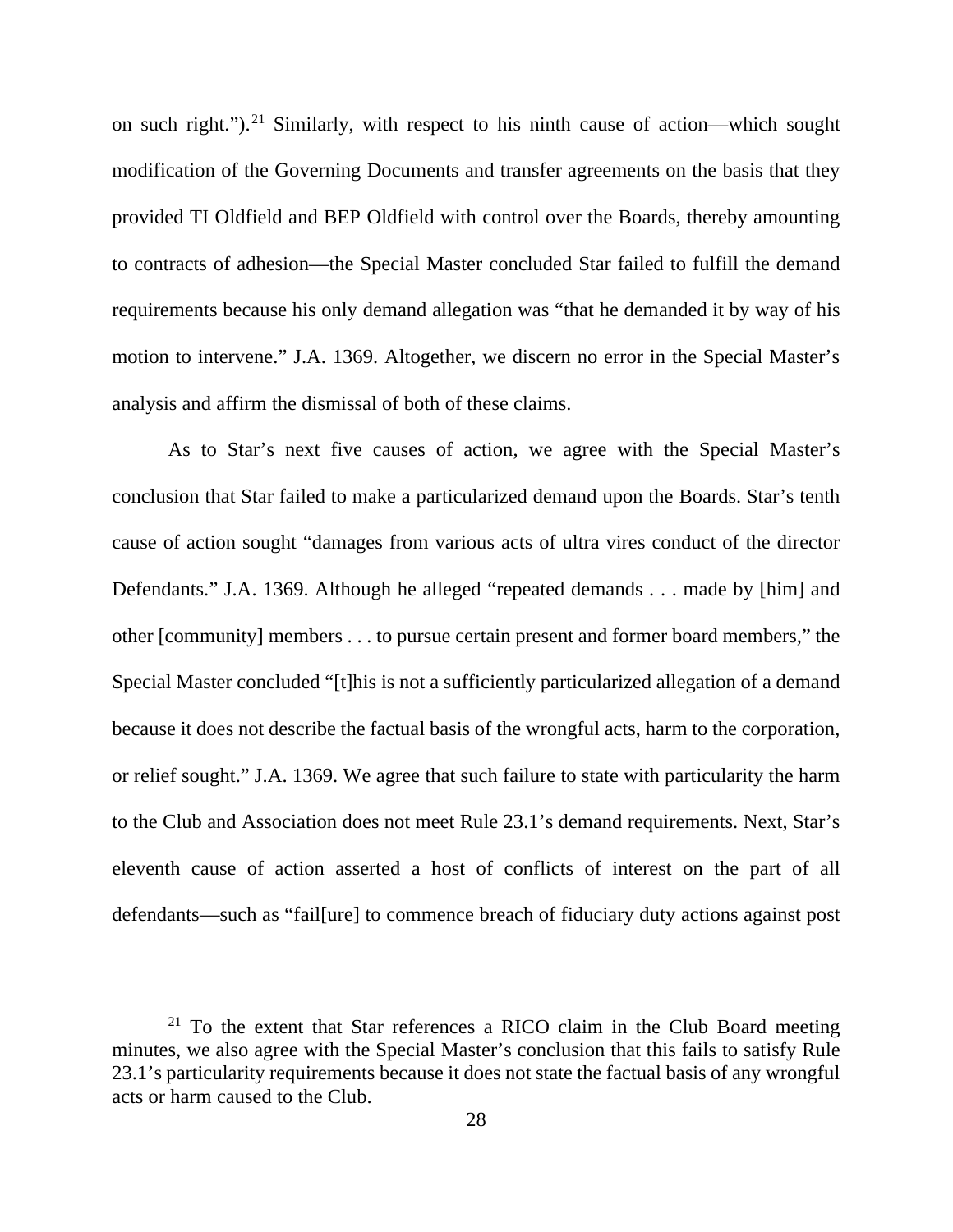Turnover [Club and Association] directors arising from their willful financial negligence," J.A. 582—in violation of S.C. Code § 33-31-831. But as the Special Master correctly concluded, Star failed to allege that he demanded the Club or Association pursue these claims. And we likewise conclude that Star's twelfth cause of action—improper and undisclosed amendment to the Club bylaws,  $^{22}$  $^{22}$  $^{22}$  in violation of S.C. Code § 33-31-1021, asserted against all director defendants—failed to allege that he demanded the Club or Association take any action related to this purported amendment. [23](#page-28-1) And as to Star's thirteenth cause of action, Star asserted that the directors failed to properly maintain and produce certain records over the course of the Turnover, such as "accurate accounting of utilization of funds by and between" the Club and Association. J.A. 535. The Special Master concluded this claim failed to satisfy Rule 23.1 because it did not state the harm caused to the Club or Association "from not providing an accurate accounting." J.A. 1371. We agree. Finally, with respect to Star's fourteenth cause of action, he asserted that all defendants were responsible for the alleged failure to report the Club and Association's actions to the South Carolina Attorney General pursuant to S.C. Code § 33-31-170.

<span id="page-28-0"></span> $22$  Specifically, Star alleged that in 2013, the Club bylaws were amended so that Club member dues could be applied to the upkeep of Club facilities, and that this amendment was passed by the Board "without notice or an opportunity for the members to vote on it." J.A. 1371.

<span id="page-28-1"></span><sup>&</sup>lt;sup>23</sup> Although Star cited an email to the Club Board asking for a copy of the amendment, as well as Board minutes stating that he wanted to bring a case related to a pattern of fraud based on unilateral modifications to a set of unspecified documents, "[the email did] not ask [the Club] to rescind or produce an amendment—the relief apparently sought in this cause of action." J.A. 1371. Given the failure to request such relief, we agree with the Special Master's view that the purported demand failed to meet the particularity requirements set forth by South Carolina law.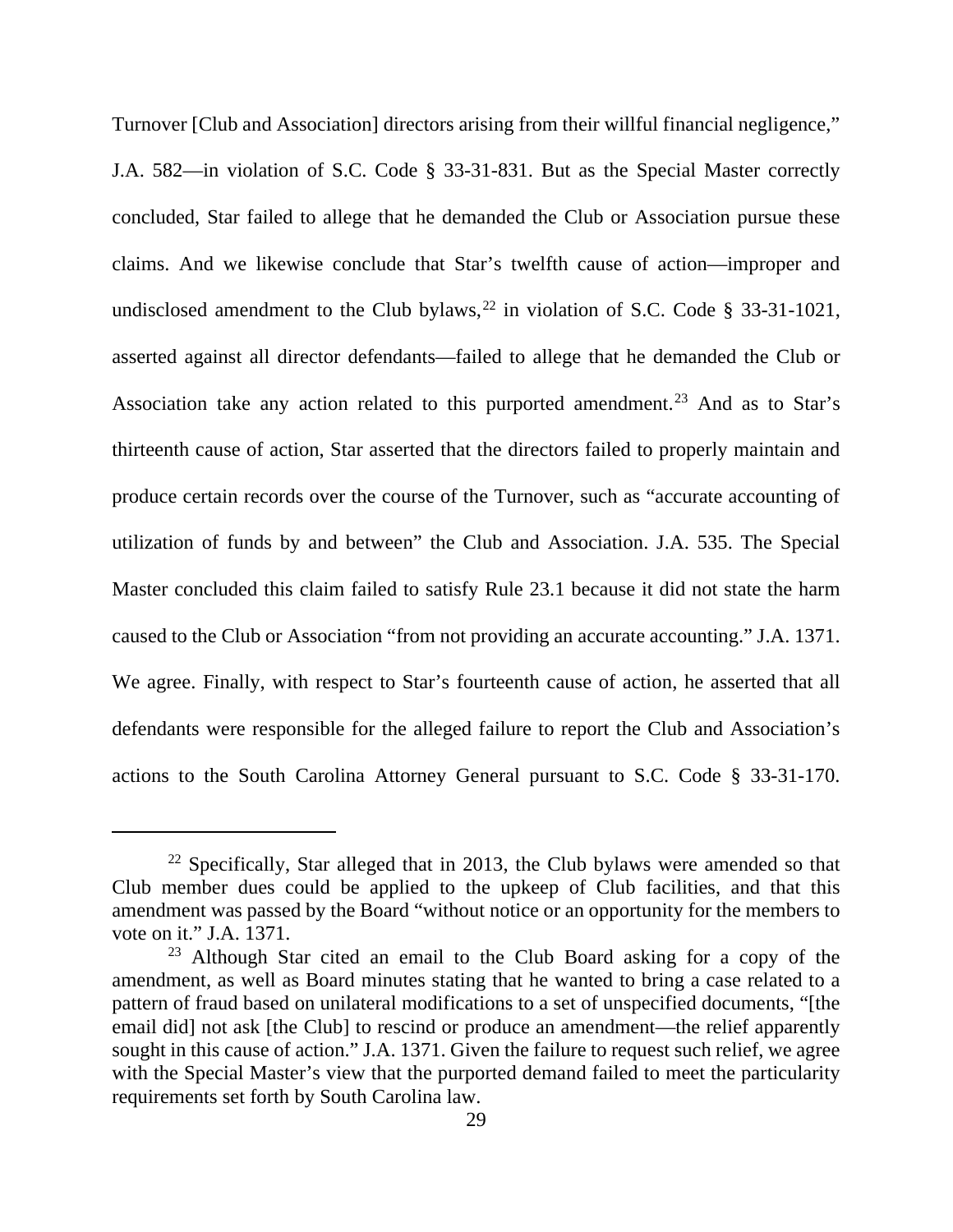However, as the Special Master correctly noted, Star failed to fulfill the demand requirement because he did not allege that he demanded the Club or Association report their actions. For these reasons, we affirm the dismissal of these claims.

Next, Star's fifteenth cause of action sought the appointment of a receiver to engage in oversight of TI Oldfield, BEP Oldfield, and the Boards to ensure "accurate accounting, retention of assets, and credible reports of Oldfield's operations." J.A. 1372. The Special Master again correctly concluded Star had failed to fulfill Rule 23.1 because the only demand that Star alleged was through his motion to intervene, which, as discussed above, was insufficient. Likewise, Star's sixteenth cause of action—asserting that TI Oldfield violated Title XIV of the Housing and Urban Development Act of 1968 (the "Interstate Land Sales Full Disclosure Act"), 15 U.S.C. § 1701 *et seq.*, by filing an allegedly deceptive and inaccurate federally-mandated property report—failed to meet the demand requirements because his only allegation of demand was made by way of his motion to intervene. We therefore affirm the dismissal of these claims.

Finally, as to his seventeenth cause of action, Star asserted a claim for theft of services. This claim arose out of TI Oldfield's use of revenue generated from non-member utilization of Oldfield facilities (such as for weddings and golf) to breakeven on operational funds and offset its obligation to pay deficits. In his claim, Star argued that all such funds should have gone to the Club and Association. And although he alleged demand in the form of emails from other community members to the Boards stating that TI Oldfield's use of the revenue was "illegal" and amounted to "theft of services," he failed to cite any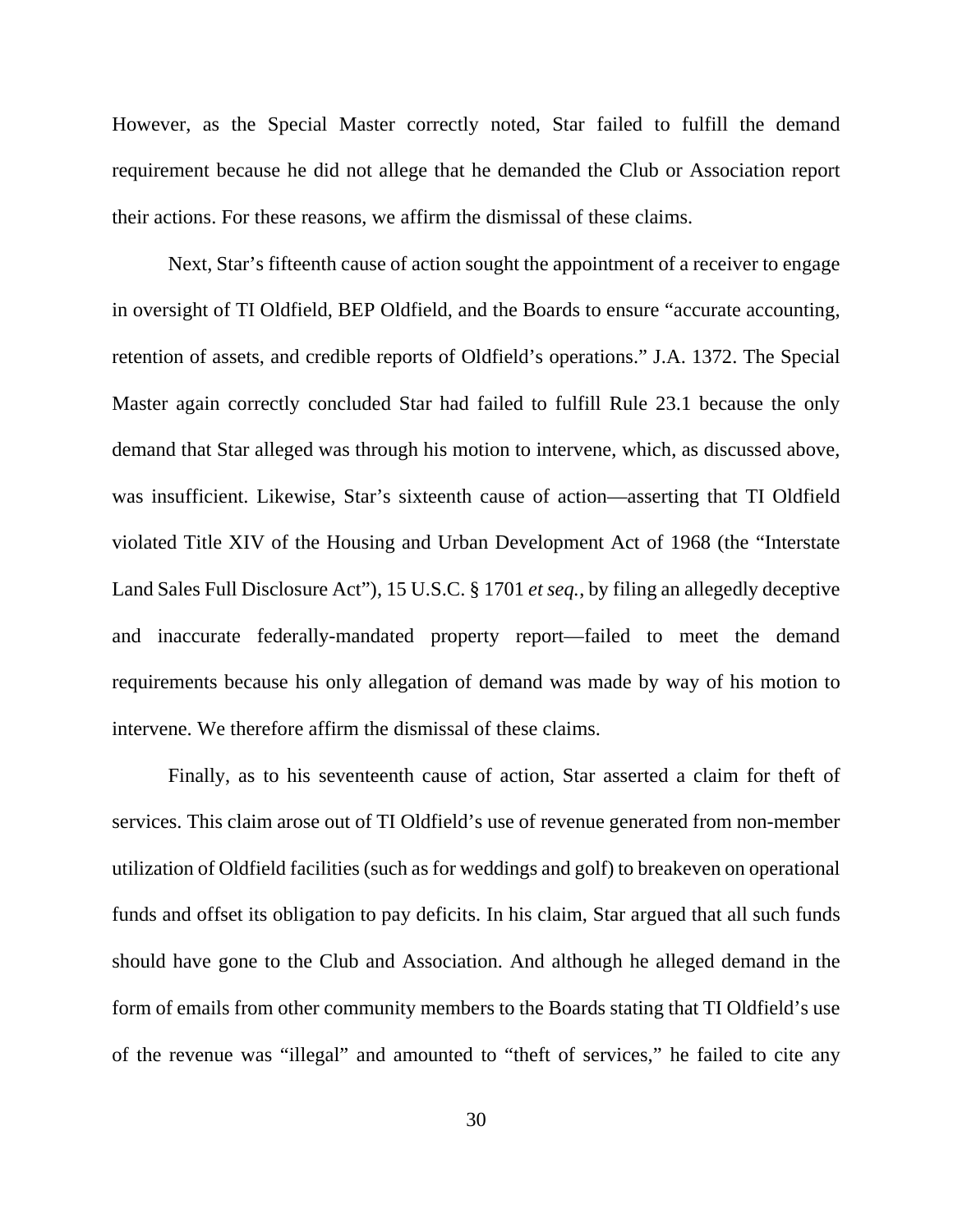communications that he himself made. J.A. 1373. Because Rule 23.1 requires that the named derivative plaintiff make the demand,<sup>[24](#page-30-0)</sup> Star failed to meet Rule 23.1's demand requirements. In sum, to the extent these ten claims were not covered by the settlement agreements, we affirm the district court's dismissal of these claims for failure to satisfy Rule 23.1.[25](#page-30-1)

Nonetheless, even if Star's claims had fulfilled Rule 23.1's demand requirements, we would alternatively conclude that the Boards' decision not to pursue them was protected by the business judgment rule. As noted, this rule "presumes that the board made its decision on an informed basis, in good faith and in the honest belief that the action was taken in the best interests of the company." *Morefield v. Bailey*, 959 F. Supp. 2d 887, 897 (E.D. Va. 2013). And in South Carolina, this rule "precludes judicial review of actions taken by a corporate governing board absent a showing of a lack of good faith, fraud, self-

<span id="page-30-0"></span><sup>&</sup>lt;sup>24</sup> Given that Rule 23.1 refers to "the plaintiff" in three instances—that "the plaintiff" fairly and adequately represent shareholder interests; allege he was a shareholder at the time of the transaction; and make the demand, Rule  $23.1(a)$ ,  $(b)(1)$ ,  $(b)(3)(A)$ —these requirements would be rendered meaningless if "the plaintiff" meant every member or shareholder. If this were the case, any member "would always fairly and adequately represent the shareholder" and satisfy the requirement that he or she be a shareholder at the time of the transaction. J.A. 1374–75. Given this, the only reasonable reading of Rule 23.1 is that the named derivative plaintiff must make the demand.

<span id="page-30-1"></span> $25$  The district court also correctly concluded that Star failed to show that demand would have been futile. Under South Carolina law, the plaintiff bears the burden of alleging particularized facts in support of the assertion that demand would have been futile. *Carolina First Corp.*, 539 S.E.2d at 411. South Carolina courts have concluded that demand requirements must be rigorously enforced such that conclusory allegations that the alleged wrongdoers "controlled the board" are insufficient to establish futility, absent particularized facts to support it. *Id.* at 412. As the Special Master correctly recognized, Star failed to allege futility at all, much less with particularity.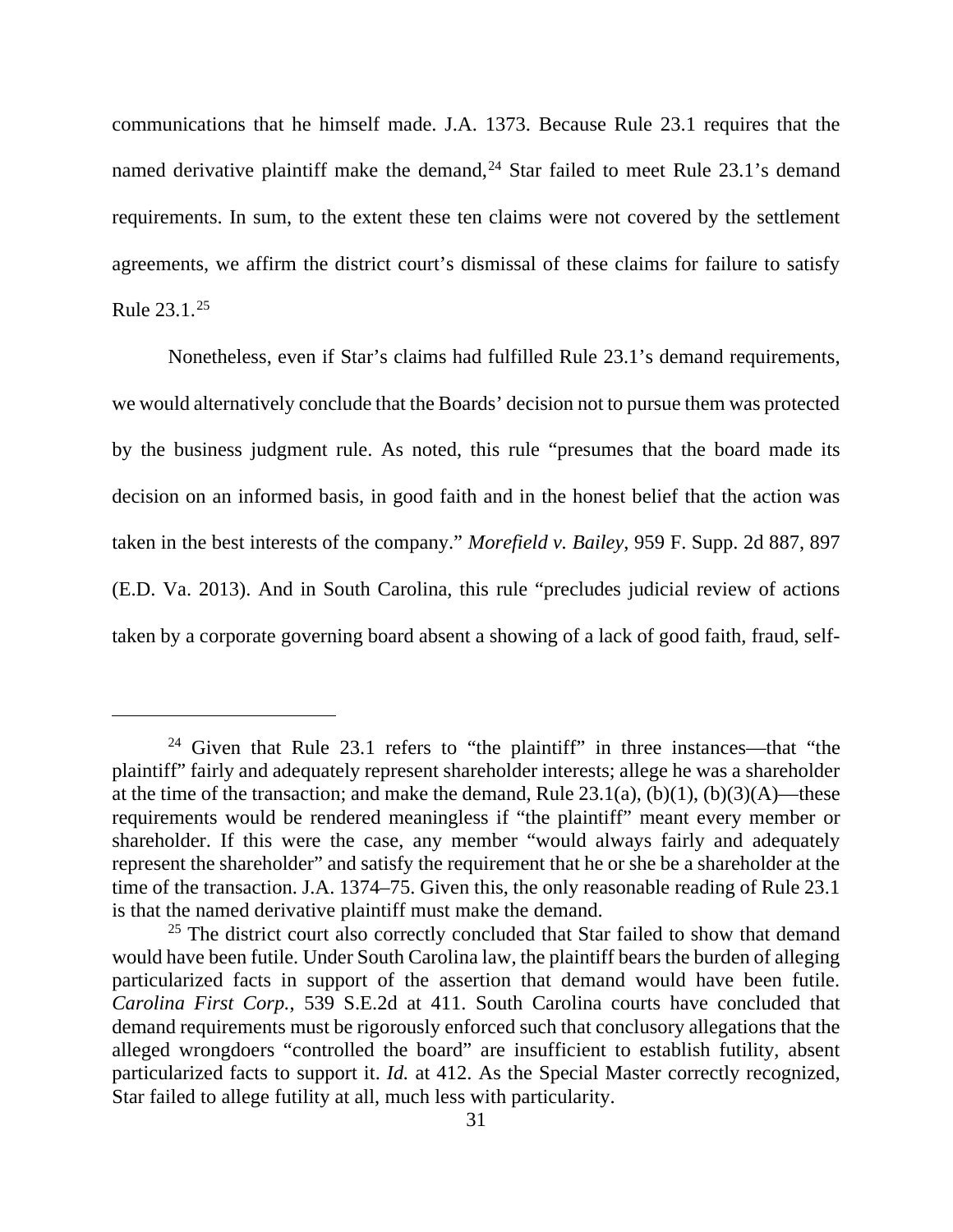dealing or unconscionable conduct." *Dockside Ass'n*, 362 S.E.2d at 874. Here, the record indicates that the only possible showing of "a lack of good faith, fraud, self-dealing or unconscionable conduct" would stem from Star's allegations of TI Oldfield's control over the Boards. *Id.* Nonetheless, as discussed at length previously, given that the Boards are controlled by community-elected members, we discern no such conflict of interest or control by TI Oldfield. Further, there is nothing in the record indicating that the Boards' decision not to pursue these claims was made in bad faith or was the result of self-dealing or unconscionable conduct, nor has Star offered any particularized facts indicating to the contrary. Given this, we conclude such a decision not to pursue these claims was protected by the business judgment rule.

#### C.

In addition, the Special Master concluded that Star had satisfied Rule 23.1 as to the narrow remaining portion of the breach of fiduciary duty and quantum meruit claims asserted against TI Oldfield and BEP Oldfield, but recommended dismissing them. As to the causes of action against BEP Oldfield, the Special Master concluded Star had failed to state a claim under Rule  $12(b)(6)$ . In the fiduciary duty claim, <sup>[26](#page-31-0)</sup> Star alleged that the

<span id="page-31-0"></span> $26$  To assert a breach of fiduciary duty, the plaintiff must establish the existence of a fiduciary relationship. *Steele v. Victory Sav. Bank*, 368 S.E.2d 91, 94 (S.C. Ct. App. 1988). South Carolina law defines a fiduciary relationship as one "founded on trust and confidence reposed by one person in the integrity and fidelity of another." *Id.* at 93. And to establish this relationship, "the facts and circumstances must indicate the party reposing trust in another has some foundation for believing the one so entrusted will act not in his own behalf but in the interest of the party so reposing." *Moore v. Moore*, 599 S.E.2d 467, 472 (S.C. Ct. App. 2004).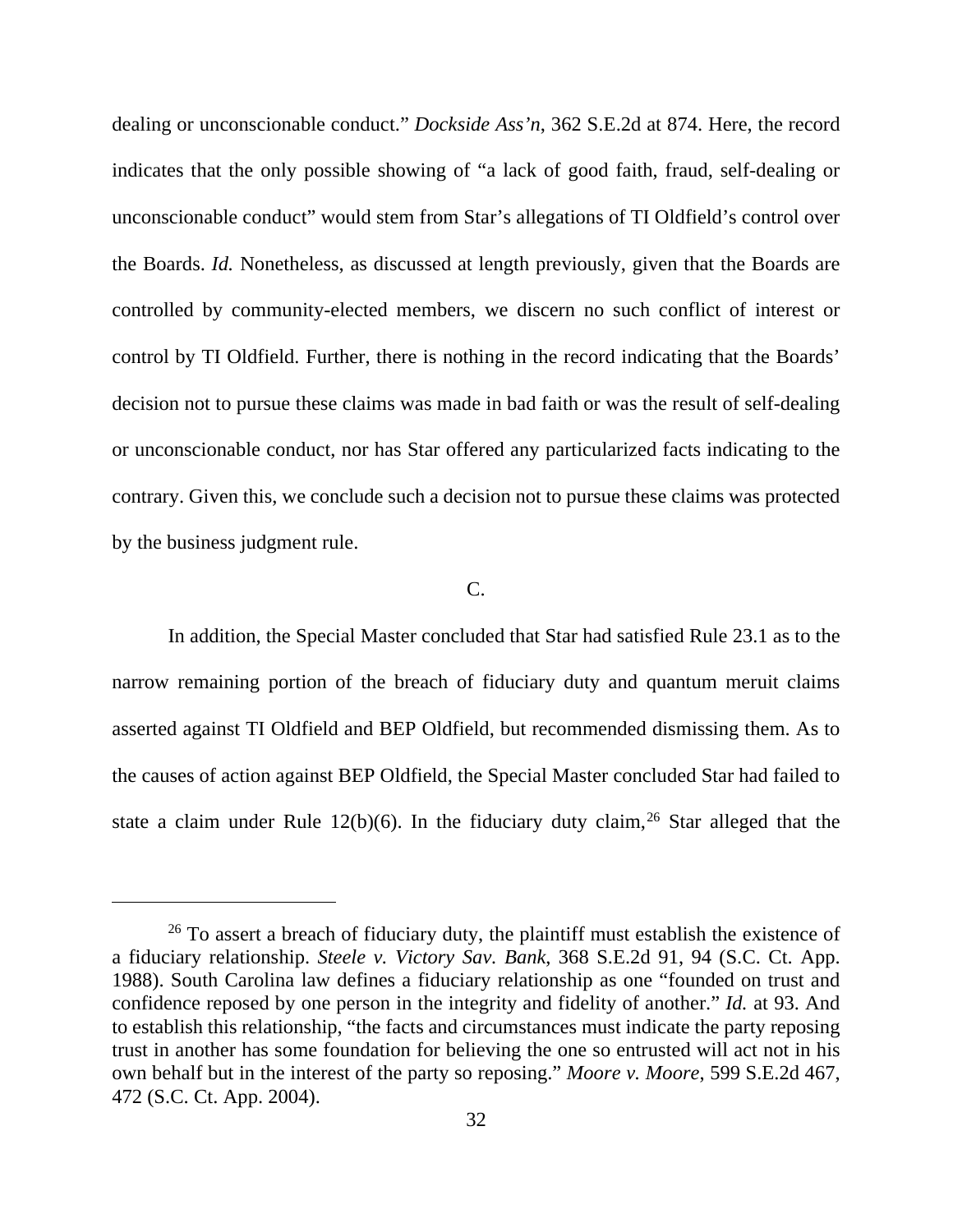"transfer to BEP of only rights but no obligations [to] pay [Club] dues 'removed an estimated 20% of the lots from contributing dues to the [Club]' and resulted in an increase in dues paid by the members." J.A. 1376. However, the Special Master observed that "even accepting all of this," Star had failed to allege or otherwise show that BEP Oldfield owed a duty to the Club or Association "by virtue of its purchase of lots." J.A. 1377. And to the extent BEP Oldfield could appoint a director to the Association (while abstaining from paying dues to the Club), "it [was] unclear how the appointment of a director to [the Association] could result in a breach of fiduciary duty to pay dues to another entity," the Club. J.A. 1377–78. In sum, there was no allegation of any facts supporting the existence of a fiduciary relationship between BEP Oldfield and the Club. And even accepting Star's allegations as true, he had only alleged that BEP Oldfield purchased lots from TI Oldfield, received an assignment of certain rights, and appointed an Association Board director. J.A. 540–41. We agree that this fails to establish a fiduciary relationship under South Carolina law.

As to the quantum meruit claim<sup>[27](#page-32-0)</sup>—in which Star alleged that BEP Oldfield had received a benefit via the transfer of the lots "to the disadvantage" of the Association and Club because it was not required to pay Club dues—the Special Master concluded that Star had failed to demonstrate a benefit conferred by the Club or Association upon BEP

<span id="page-32-0"></span> $27$  The elements of a quantum meruit claim are: (1) a benefit conferred by the plaintiff upon the defendant; (2) realization of that benefit; and (3) retention of the benefit by the defendant under circumstances making it inequitable for him or her to retain it without paying its value. *Gignilliat v. Gignilliat, Savitz & Bettis, L.L.P.*, 684 S.E.2d 756, 764 (S.C. 2009).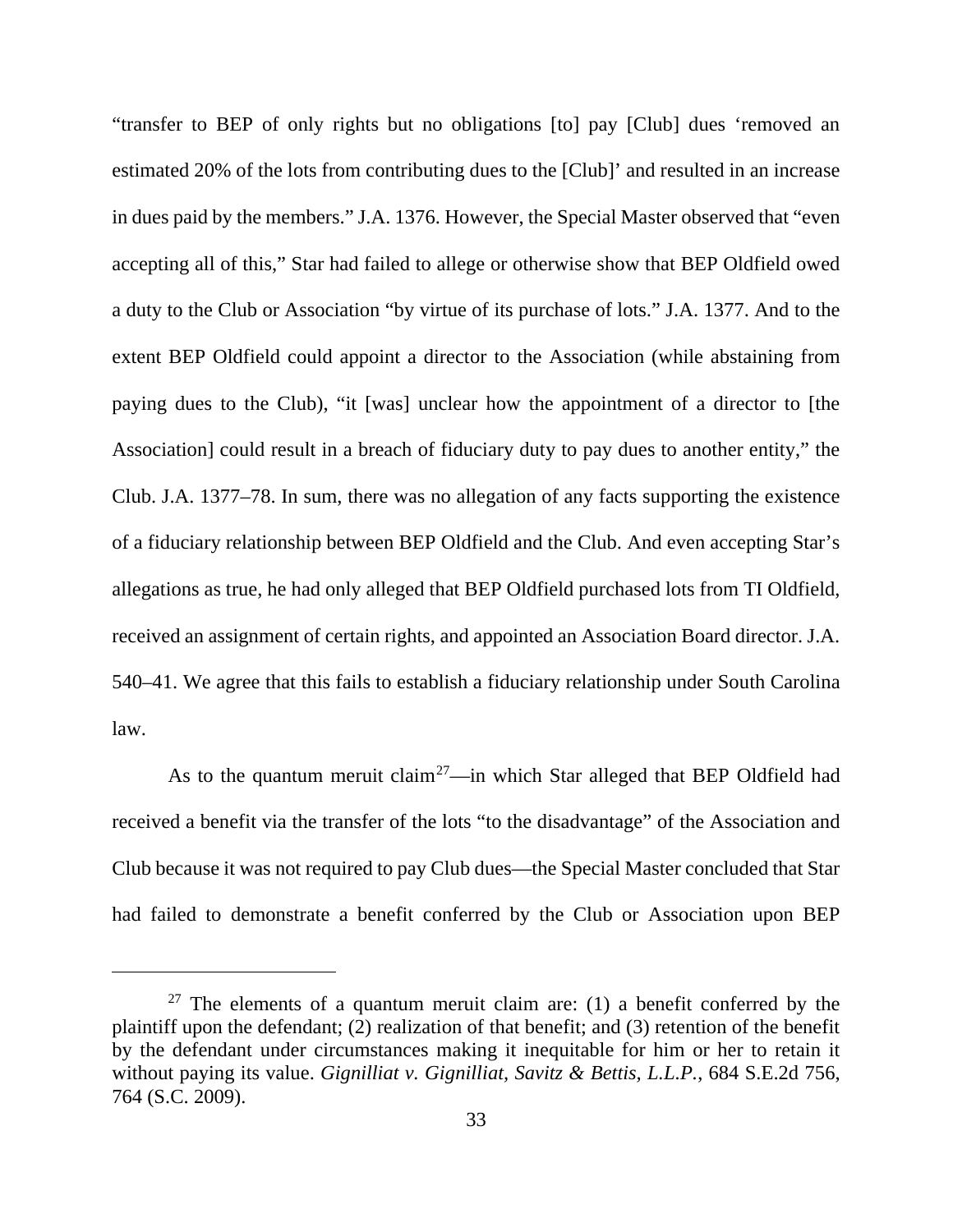Oldfield. Specifically, the Special Master concluded, Star had failed to allege the Club or Association "had anything to do with the purchase transaction or that BEP requested anything from them." J.A. 1379. Rather, BEP Oldfield had entered into a transaction with TI Oldfield. We agree and conclude that even if the settlement agreements did not moot these claims, Star failed to state a quantum meruit claim against BEP Oldfield: Star did not allege that the Association or the Club were involved in the transaction; that BEP Oldfield requested anything from either Board; or that BEP Oldfield did anything to cause the Club to rely upon it for payment of dues or induced the Club in any way.

The Special Master also recommended dismissing the claims against TI Oldfield because the Boards' decision not to pursue such causes of action against TI Oldfield to recover the unpaid dues from BEP Oldfield was protected by the business judgment rule. The Special Master concluded that the only colorable allegations in Star's Complaint "arguably applicable to business judgment are that TI Oldfield controls the [B]oards and their failure to seek the remedies sought by [Star] shows the [B]oards are conflicted from bringing this action." J.A. 1381. However, the Special Master observed, "that TI Oldfield may appoint one[] minority director to the [B]oards does not support a finding that it controls them. That the [B]oards chose not to assert [Star's desired remedies] does not show bad faith." J.A. 1381. We agree and conclude that even if the settlement agreements did not moot these claims, Star has failed to meet his burden of demonstrating that the Boards' decision not to pursue these claims was not protected by the business judgment rule. This decision is therefore shielded from further judicial review.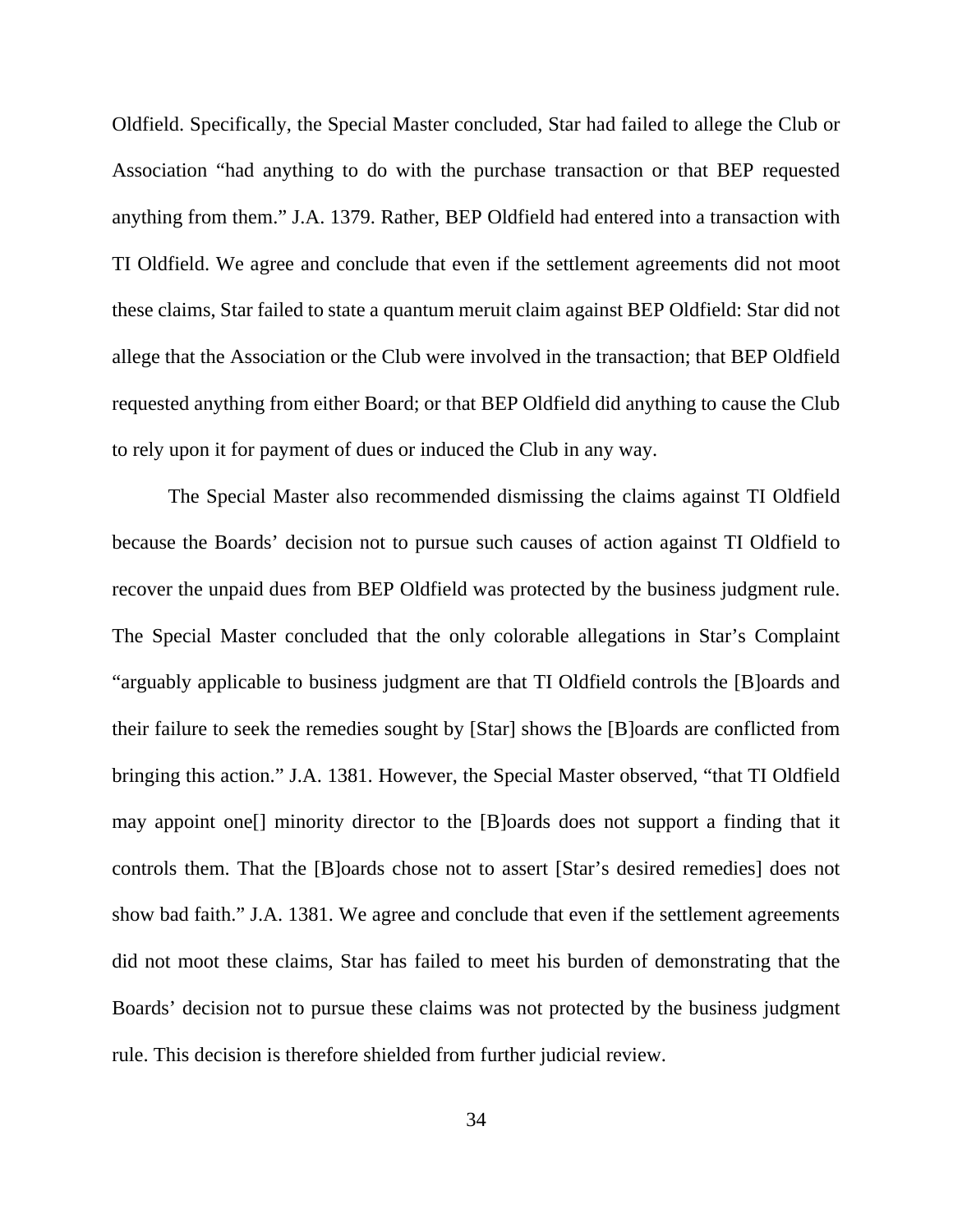C.

Finally, we consider Star's claims against the OCC, a since-dissolved non-profit organization created by and comprised of Oldfield homeowners to oversee the turnover. The factual allegations Star sets forth against the OCC assert that it "took no steps to intervene in the destructive activity" by TI Oldfield and BEP Oldfield during the turnover. J.A. 548. TI Oldfield and the Boards argue that these brief mentions of the OCC in Star's Complaint fail to state any claims against OCC. They also point out that the Boards elected not to bring any claims against the OCC, and Star has failed to allege any facts suggesting the Boards' decision should not be protected by the business judgment rule.

We conclude that to the extent Star asserted claims against the OCC with the same underlying factual allegations that were otherwise covered by either of the Boards' lawsuits, (1) the Boards' decision not to sue the OCC was protected by the business judgment rule (for the same reasons discussed above) and/or (2) any claims that could have been asserted were covered by the broad language of the settlements, which discharged claims that could have been brought in relation to any of the parties' "related entities." Settlement Agreement at 7. In the alternative, we also conclude that to the extent that Star asserted claims that were not brought by the Club or Association, Star failed to state a claim against the OCC, warranting dismissal under Rule 12(b)(6). *Ostrzenski v. Seigel*, 177 F.3d 245, 253 (4th Cir. 1999) ("[W]e may affirm the dismissal by the district court on the basis of any ground supported by the record even if it is not the basis relied upon by the district court.").